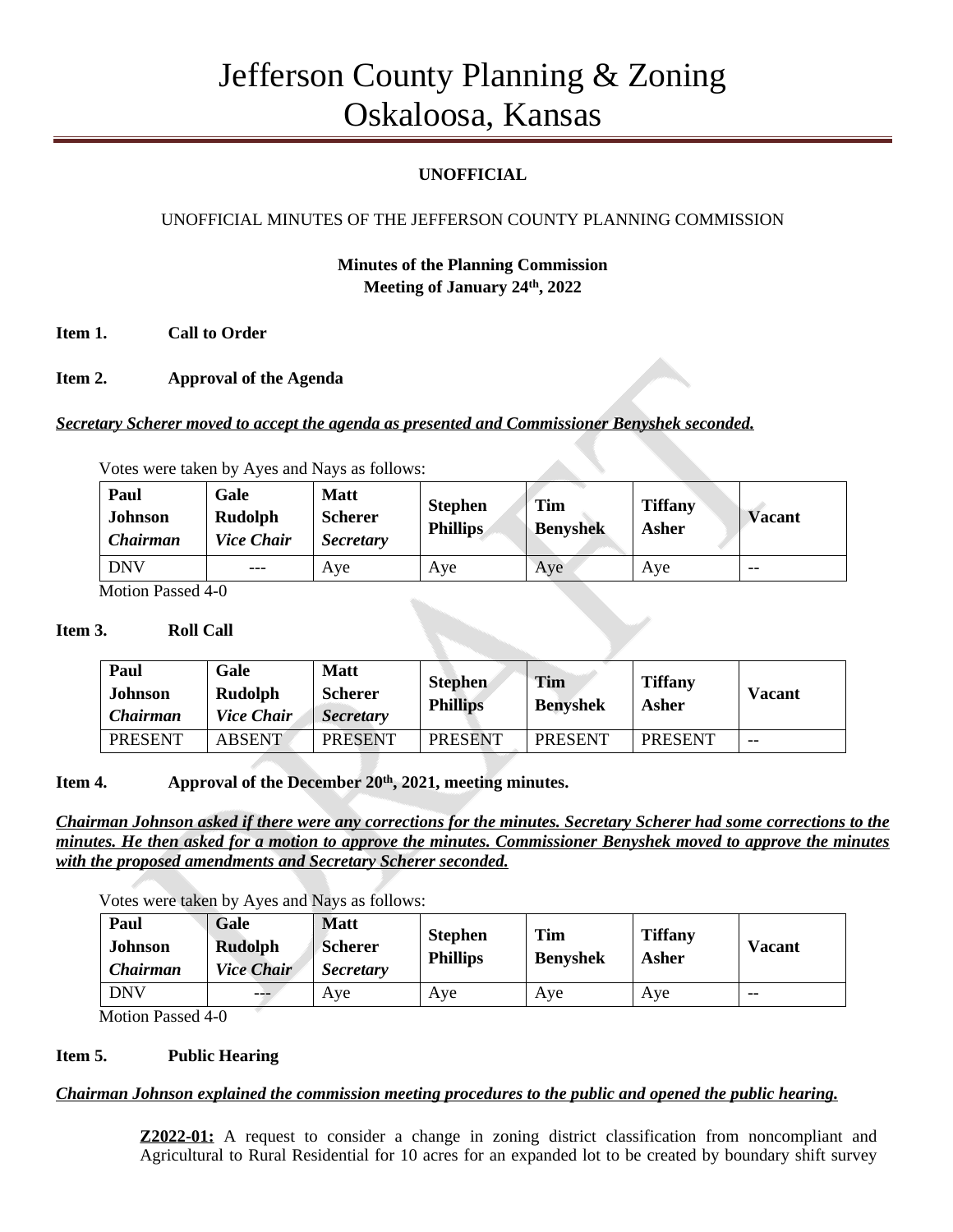located at 5571 Butler Rd, Meriden, KS 66512. This request is brought by owners Gene and Karen Heinen at the same address and will correct the noncompliant status of the existing lot.

During this time, staff asked who was here for the first case. The applicant's agent, Jess Noll (surveyor for **Landplan) was present via Zoom. Paul Swank from the public was present via Zoom, also.**

*Chairman Johnson asked if anyone had ex parte communications with someone involved in the case or if a member has a potential conflict of interest regarding this case. No one had.*

## *Chairman Johnson asked staff to give their report. Staff gave their report. After their report, Chairman Johnson asked the board if they had any questions for staff.*

*Secretary Scherer:* Kelly, I apologize, but I missed your explanation of the history. Did you say that this was nonconforming because it existed prior to the regulations?

*Kelly Woodward (Staff):* Yes, that's correct. It was already an existing less than one acre lot before we adopted, before that cutoff date in 1994.

*Secretary Scherer:* Thank you.

*Chairman Johnson:* Seeing no other questions by Commissioners at this point for staff then we will move to the applicant. Is there a representative of the applicant on this Zoom call?

*Jess Noll (Landplan surveyor) for Gene Heinen:* Yes sir Mr. Commissioner, Jess Noll with Landplan Engineering out of Lawrence. 1310 Wakarusa. Kelly pretty much sized everything up and did a good job of presenting.

*Chairman Johnson:* Do you have any other comments?

*Jess Noll (Landplan surveyor) for Gene Heinen:* Not at this time.

*Chairman Johnson:* Commissioners have any questions at this point for the applicant's representative? So, what are the, the applicant has obtained work orders to bring the driveways into compliance? Can you give us a little more detail on that?

*Kelly Woodward (Staff):* Are you asking me Paul or Jess?

*Chairman Johnson:* I guess the applicant's representative.

*Jess Noll (Landplan surveyor) for Gene Heinen:* Yes, sir. Mr. Chair… apparently the current verbal (broke up over Zoom)

*Chairman Johnson:* Can you speak a little closer to your mic, you're breaking up significantly?

*Jess Noll (Landplan surveyor) for Gene Heinen:* Alright, any better? Yes, or no?

*Chairman Johnson:* Yes. We'll work with it. We'll see how it goes.

*Jess Noll (Landplan surveyor) for Gene Heinen:* Okay. So, the current driveway entrance tubes are concrete and to my understanding that does not meet Jefferson County Road and Bridge standards for tubes. So, the Road and Bridge Superintendent recommended to remove and replace those concrete tubes with proper corrugated metal pipe or CMP pipe and bring the driveway width to a standard 30-foot residential width.

*Chairman Johnson:* So, you have an agreement to have that done?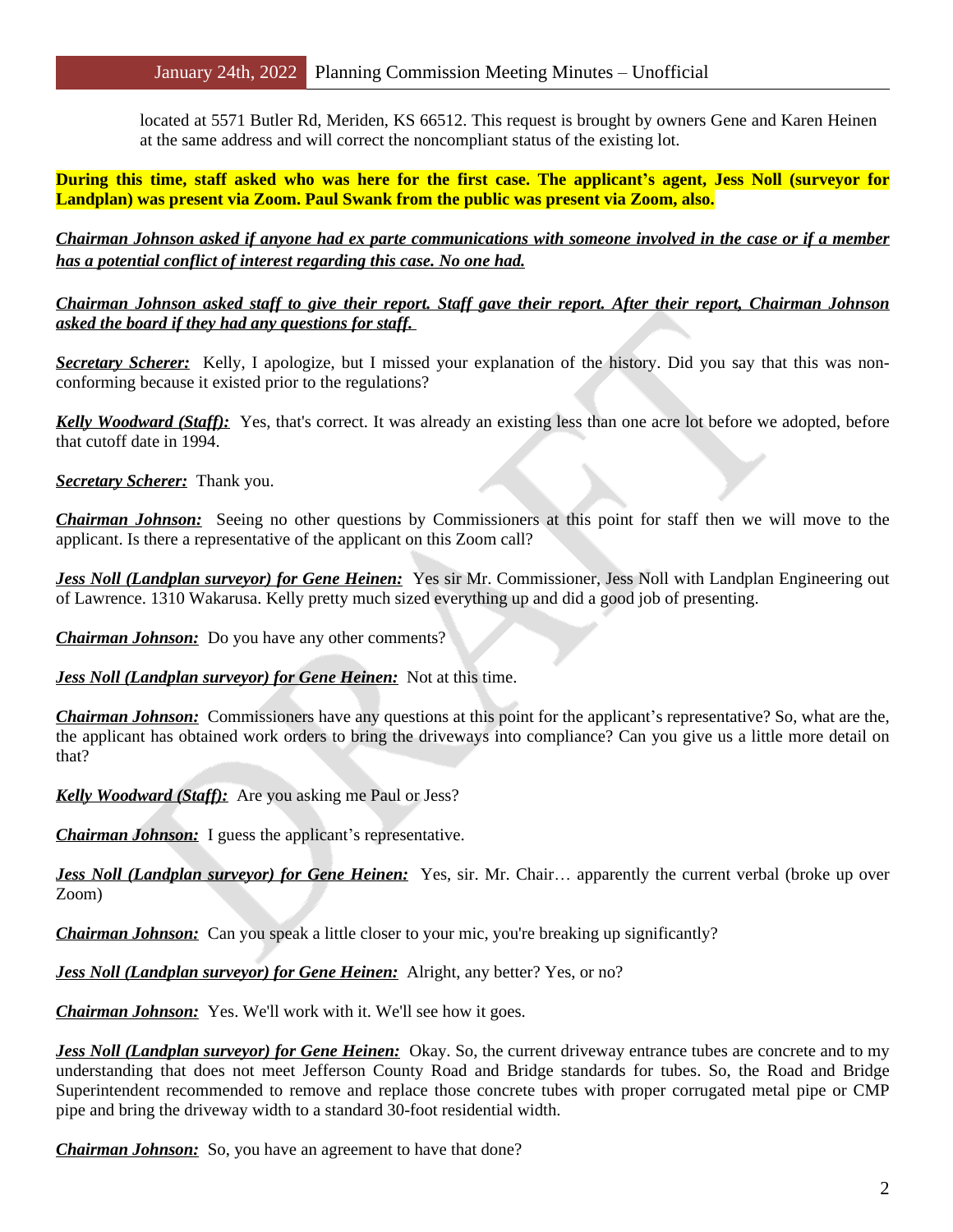*Jess Noll (Landplan surveyor) for Gene Heinen:* Yes, the client has purchased the tubes for the entrances and has got with Road and Bridge and has work orders to have those tubes replaced in those entrances? Am I correct Kelly?

*Kelly Woodward (Staff):* Yeah, because Road and Bridge actually does the work. So, they have the work order in so now it's up to the County.

*Chairman Johnson:* So, between the two of you, between Kelly, and the applicant's representative, we have that solved or are in the process of having it solved?

*Jess Noll (Landplan surveyor) for Gene Heinen:* Kelly, correct me if I'm wrong. He's purchased the tubes. They're on site. And he has the work order in with Road and Bridge.

*Kelly Woodward (Staff):* I got a revised letter from Road and Bridge saying that we could proceed, that they got everything they needed for us to proceed without any conditions of approval. That make sense, Paul?

*Chairman Johnson:* And what was your last statement, without conditions of approval? What do you mean?

*Kelly Woodward (Staff):* Well, I mean, usually if I'm reviewing an application, it gets down to the final stages before you are going to hear it and there's outstanding issues, I'll give you a recommended condition of approval that would be taken care of before final approval, but we don't need that in this case.

*Chairman Johnson:* Okay. Any further questions by Commissioners at this point or for the applicant's representative? Seeing none, then I will ask if there is any one on the call that would speak in approval of this particular case? Seeing none, I would ask if there's anyone on this Zoom call at this point that would like to speak in opposition to this particular case?

**Paul Swank (2300 SW 36<sup>th</sup> St, Topeka):** Does that include me Commissioner? Paul Swank from Topeka? Does that include me? in the question?

## *Chairman Johnson:* Are you opposed to this particular case?

**Paul Swank (2300 SW 36<sup>th</sup> St, Topeka):** Well, the reason I'm on the call is to try to seek a little bit of information about what Mr. Heinen's intent for usage of the land is. The 10 acres that he's proposing to change from agriculture to residential is adjacent to the land that my parents owned and is currently in trust and that I am the executor for. So, I'm just trying to seek information about what the intentions for the land usage is going forward. I know Mr. Heinen has a salvage business on the property that he owns. Our concern is that if we're going from agriculture to residential, does that mean he's planning to erect more housing on that particular 10 acres? Is he wanting to use it for commercial salvage use? We're just wanting to seek some information. And unfortunately, Mr. Heinen is not on the call for me to ask directly what his intentions are. I don't know if Mr. Noll has that information or not?

*Chairman Johnson:* I will ask the applicant's representative at this point if they would address those questions?

*Jess Noll (Landplan surveyor) for Gene Heinen:* Yes, thank you, Mr. Commission Chair. So, Mr. Swank, Gene's full intention of rezoning this 10-acre parcel is to gift it to his granddaughter. That's it. He wants to give his granddaughter a house and 10 acres. And in order to do that, in the boundary line shift, we had to do the zoning change from the noncompliant parcel which I think is helping the County for cleaning up a mess, so to speak, from a zoning standpoint, and creating a 10-acre tract that he can then deed to his granddaughter from the trust. That's his intent.

*Kelly Woodward (Staff):* And I would just add that in Rural Residential zoning district or in any zoning district, only one home is allowed per lot. And 10 acres is the minimum lot size in the Rural Residential district. So, they can't break it up anymore with this zoning.

*Paul Swank (2300 SW 36th St, Topeka):* Okay.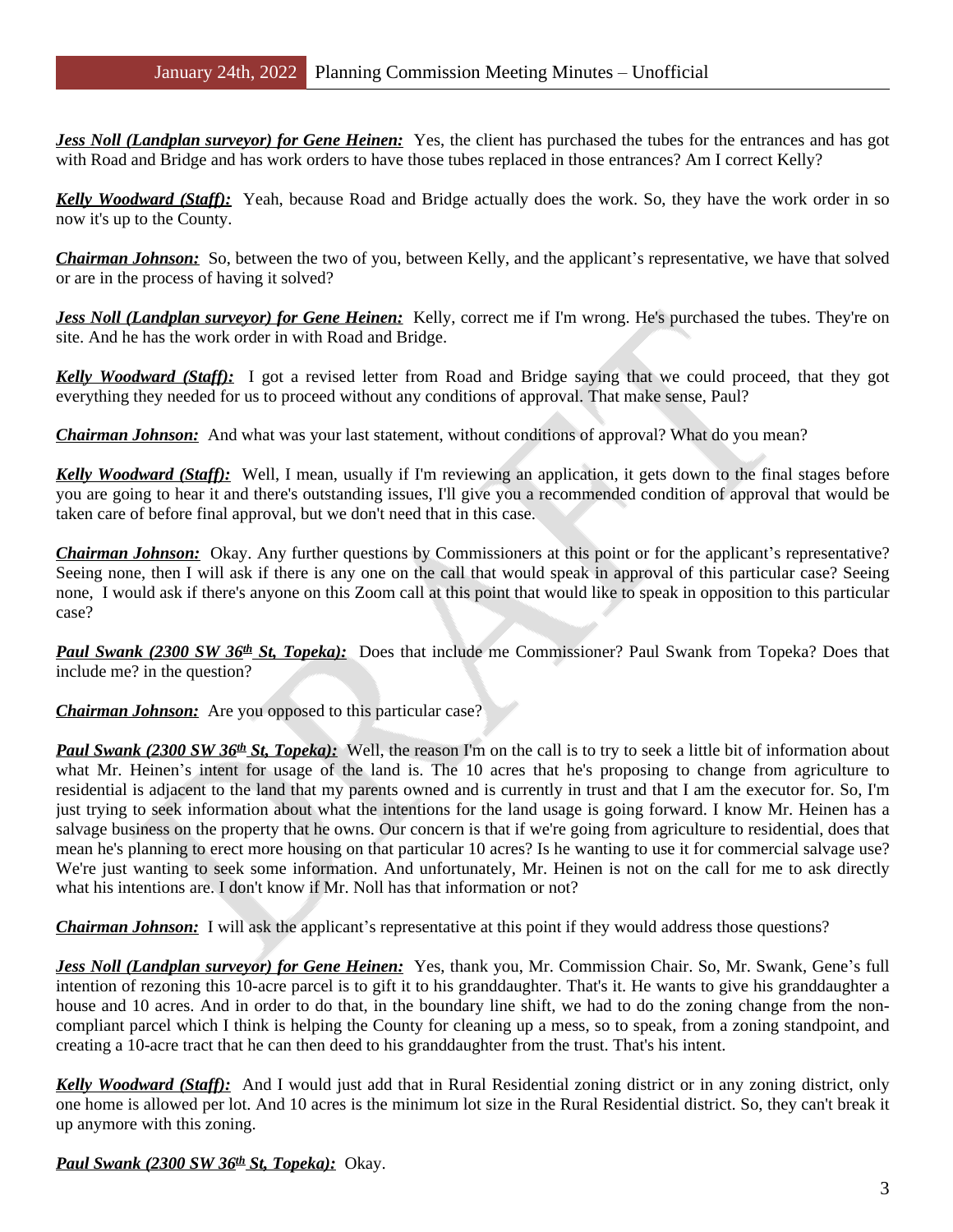*Chairman Johnson:* And Kelly, they can't add other commercial uses without bringing it back before the Planning Commission?

*Kelly Woodward (Staff):* Only a home occupation, accessory home occupation. But they can't do a principal use as a business under this zoning unless they come for a conditional use permit.

*Chairman Johnson:* Go ahead, sir.

Paul Swank (2300 SW 36<sup>th</sup> St, Topeka): Oh, okay. So, the land, the current noncompliant property used to belong to the Henrys and so that particular lot was less than one acre?

*Kelly Woodward (Staff):* That's correct.

**Paul Swank (2300 SW 36<sup>th</sup> St, Topeka):** Okay. Is there still a residence? And you said there was a residence and an outbuilding on that particular?

*Kelly Woodward (Staff):* Looks like it? Yes.

**Paul Swank (2300 SW 36<sup>th</sup> St, Topeka):** Okay. So is the residence, the…. (Zoom call cut out) ….going to be raised? And then new structures being built on the 10 acres? Is that the intent?

*Jess Noll (Landplan surveyor) for Gene Heinen:* No, that's not the intent, the existing structures that are there, to my knowledge, that house that is currently in place on the property is habitable. So, I don't know of any plans of raising the current house. I can't speak to the outbuildings. But to my knowledge, they're not going to raise the house. No.

**Paul Swank (2300 SW 36<sup>th</sup> St, Topeka):** Okay. So, the house on the property, current house on the property is, is a suitable structure that someone could live in. And the intent is for the granddaughter to move into that particular residence at some point in time?

*Jess Noll (Landplan surveyor) for Gene Heinen:* Well, if I'm not mistaken, I do believe it's being occupied as we speak.

Paul Swank (2300 SW 36<sup>th</sup> St, Topeka): Okay, um, I don't know if that's the case or not. So, I really don't know. I don't know if Ms. Woodward would have any information about that or not?

*Kelly Woodward (Staff):* I can show you pictures from the property card dated 2018 of the house. Did you say this was next to your? Can you give us your address, by the way, for the record, Mr. Swank?

**Paul Swank (2300 SW 36<sup>th</sup> St, Topeka):** For our property, for the property that we're discussing now?

*Kelly Woodward (Staff):* For you.

**Paul Swank (2300 SW 36<sup>th</sup> St, Topeka):** Oh, for me, yes. I'm located, my address is at 2300 Southwest 36th Street, Topeka, Kansas 66611. Again, the reason I'm on the call is because I'm the executor of the estate that is lying next to the Heinen property. So that's, I'm like I said before, I'm just seeking information. I'm not trying, to try and ask questions, try to find out what what the intentions are for changing the zoning.

*Kelly Woodward (Staff):* Mr. Chair, do you want me to share the photo from 2018?

*Chairman Johnson:* Sure. Okay

*Kelly Woodward (Staff):* Can you see this now? Property card?

*Paul Swank (2300 SW 36th St, Topeka):* Yes.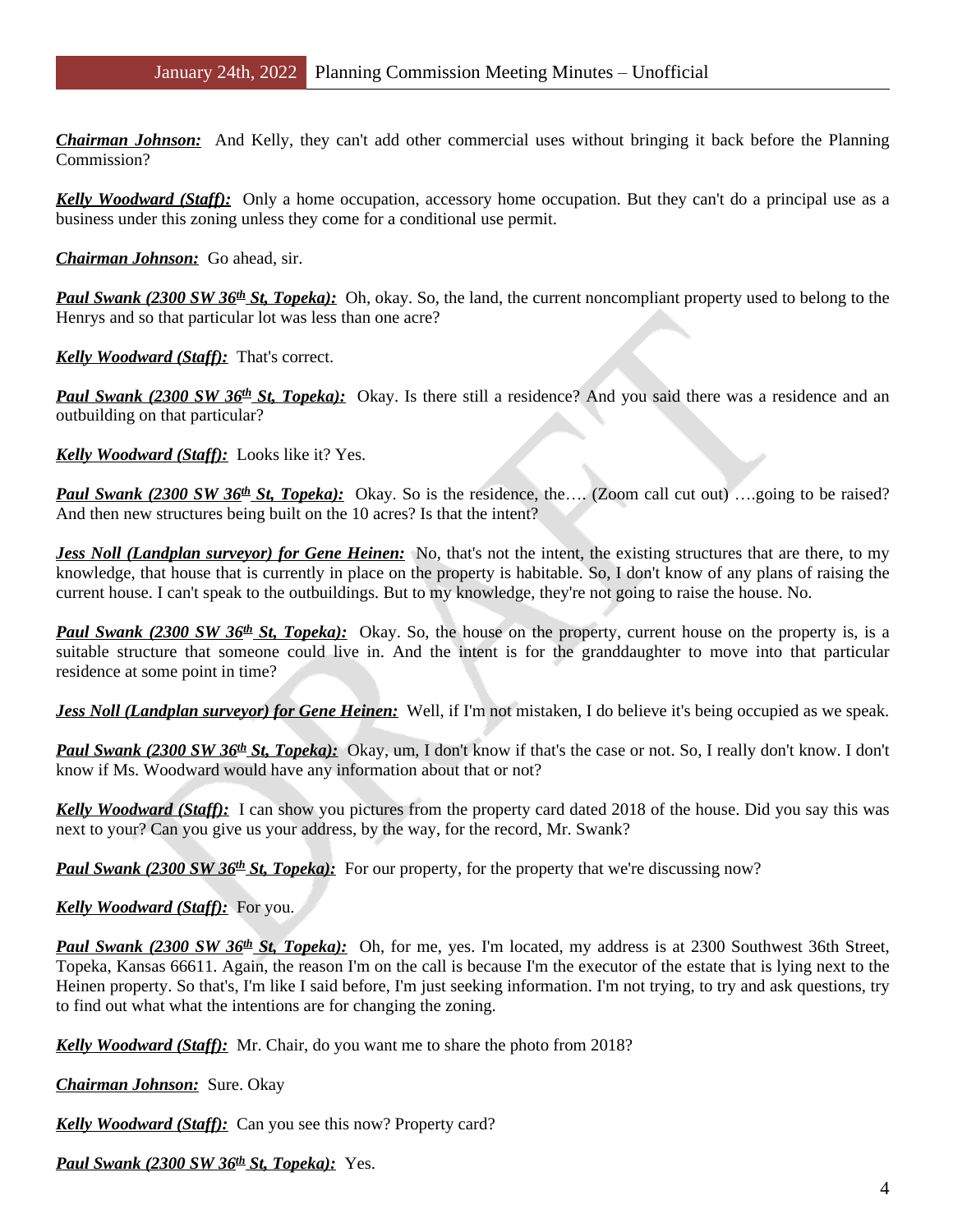*Kelly Woodward (Staff):* And there's the outbuilding. There's the house. This is going back in time, but this is the most recent.

Paul Swank (2300 SW 36<sup>th</sup> St, Topeka): Okay, looks very similar to what it's always looked like. So, there's really been no changes to the structure from the external, from what I can see from the, from the photos. So apparently there's been changes in regulations on how much land can be donated or willed to, or given to a, a relative? I know my dad did the same thing for my brother; he gave him one acre. And so, my brother was able to build a house on that one acre, that's just south, or excuse me, just north of my parents' home. So apparently those regulations have changed from one acre to 10.

*Kelly Woodward (Staff)*: No, there are no regulations about how much land you can sell. It's just that if you're going to make it a 10-acre lot, which is what they're proposing to do, then it has to be zoned to the appropriate zoning district. So, he's choosing to make it larger.

*Paul Swank (2300 SW 36<sup>th</sup> St, Topeka):* Okay, so he's choosing to give 10 acres to the granddaughter and not just one.

## *Kelly Woodward (Staff):* Right.

*Paul Swank (2300 SW 36th St, Topeka):* Okay. All right. All right. And as far as your, as far as his intent, he just wanted to maintain the residential nature of the land.

*Kelly Woodward (Staff):* Far as we know, there are no changes in use anticipated.

**Paul Swank (2300 SW 36<sup>th</sup> St, Topeka):** Okay. All right. That's very helpful. I really appreciate your just describing the situation and explaining what the intents are. And I really appreciate Mr. Noll explaining some information as well.

*Chairman Johnson:* Is the acreage you're talking about north or south of the proposed development? You said you were in the area, right?

## *Paul Swank (2300 SW 36<sup>th</sup> St, Topeka):* Are you speaking to me?

#### *Chairman Johnson:* I'm sorry. Yes.

**Paul Swank (2300 SW 36<sup>th</sup> St, Topeka):** Well, our property is north of the Heinen property. And the, so the property that's being proposed for change is in the very northeast corner of the Heinen property. And so, our land is just north, due north of, behind the property line. So, the 10 acres is in the very extreme northeast corner of that property line of that property 80 acres that he owns.

#### *Chairman Johnson:* Okay.

*Jess Noll (Landplan surveyor) for Gene Heinen:* Mr. Chair if I may, I'm assuming that Mr. Swank means north of and adjacent thereto. Am I right, Mr. Swank?

Paul Swank (2300 SW 36<sup>th</sup> St, Topeka): North of, north of the Heinen property and adjacent to the Heinen the property, that's correct, yes.

*Jess Noll (Landplan surveyor) for Gene Heinen:* Thought maybe that'd help.

*Chairman Johnson:* Okay. Is there anyone else on the call that would speak in opposition to this case? If not, then I'll ask if there is anyone on this call that has a neutral comment about this case? Seeing none, then at this point, I will close the public hearing and see if Commissioners have further questions for the applicant's representative or for staff. Seeing none at this point, then I will ask if Commission members have a motion on Z2022-01?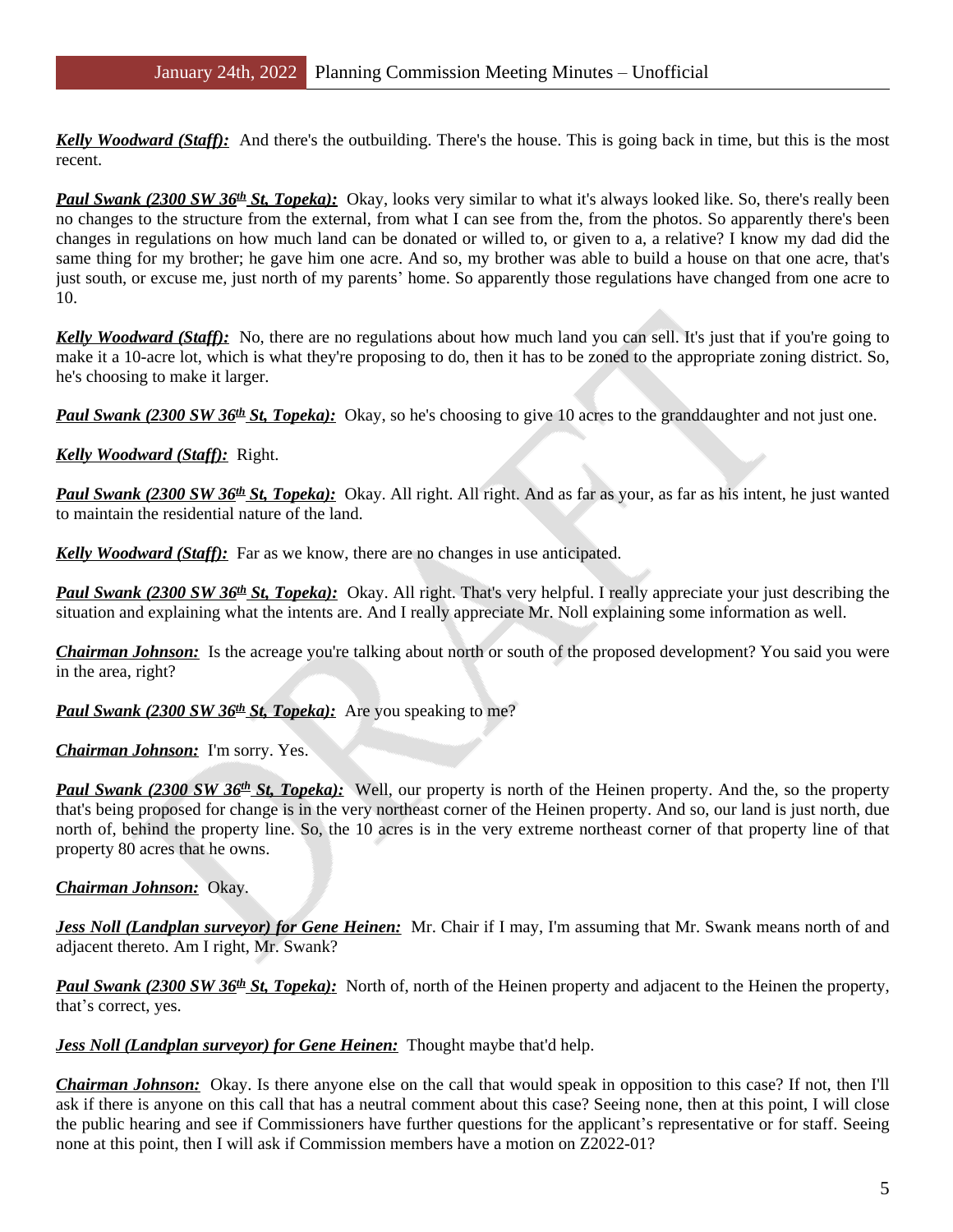*Commissioner Benyshek:* Mr. Chairman, this is Tim here. I would recommend approval of Z2022-01 as presented.

*Secretary Scherer:* I'll second the motion.

*Chairman Johnson:* Are there any further questions by Commissioners at this point on this particular case? Seeing none at this point, then all those in favor of the motion to approve that's been seconded, please raise your hands.

| Votes were taken by Ayes and Nays as follows:<br>Paul<br><b>Johnson</b><br><i>Chairman</i> | Gale<br><b>Rudolph</b><br><b>Vice Chair</b> | <b>Matt</b><br><b>Scherer</b><br><i>Secretary</i> | <b>Stephen</b><br><b>Phillips</b> | Tim<br><b>Benyshek</b> | <b>Tiffany</b><br>Asher | Vacant |
|--------------------------------------------------------------------------------------------|---------------------------------------------|---------------------------------------------------|-----------------------------------|------------------------|-------------------------|--------|
| <b>DNV</b>                                                                                 | $---$                                       | Ave                                               | Ave                               | Ave                    | Ave                     | $- -$  |

Votes were taken by Ayes and Nays as follows:

Motion passed 4-0

**TA2021-03:** Consider a text amendment to Article 3 of the Subdivision Regulations pertaining to right-of-way dedication with Agricultural Lot Split applications (deferred from December 20, 2021).

#### During this time, staff asked who was here for the second case. Jess Noll (Landplan) stayed on the Zoom call to **listen about the text amendment.**

#### *Chairman Johnson asked staff to give their report.*

*Kelly Woodward (Staff):* Okay, I'll share my screen. Alrighty, this is a public hearing to consider a text amendment to section 3-106 of the Subdivision Regulations pertaining to Agricultural Lot Splits, as initiated by the County Commission on November 22, 2021. It was deferred from the December 20, 2021, meeting. So, where we are in the process here, it's been initiated, I've put together a draft in the staff report, with some options, three different options for you to consider. And we're having the public hearing and possibly you'll have a decision this evening on a recommendation. So just to kind of orient you here right-of-way dedication is triggered with land division applications in the County, and this would be with Plats and Ag Lot Splits. It doesn't get triggered by the exempt splits like combinations or boundary adjustments, because those are exempt from the Subdivision Regulations. But anything that is subject to the Subdivision Regulations currently has to meet the right-of-way dedication requirement. So, Subdivision Regulations do prohibit approval of any lot split where there's less street right-of-way than is required. And so, if there is less street right-of-way than required, it's dedicated on that Ag Lot Split survey and in the Ag Lot Split agreement, where it's mentioned. The minimum right-of-way dedication is also required on plats in a similar manner. So, this is that section within the Subdivision Regulations that states you can't approve with less street right-of-way than required. And it also shows the minimum right-of-way requirements, and you can see that they're based on road classification. So, for a local road, which should be the smallest dedication required, it would be a total of 60-foot right-of-way. And that's on both sides of the centerline – the total is 60 foot. So, from the centerline to just one side, it'd be 30 foot minimum required. So, if we just look at an example of where this star is located on the map, you can see that a parcel at the corner of those intersecting streets would be on rural minor collector roadways, all three roads would be rural, minor collector roadways. And so, this map was adopted in the 2001 Comprehensive Plan, and it is the adopted guide for road classifications in the County. Now, the regulations do provide that street classifications can be indicated in Comprehensive Plan, they can also be indicated in other standards as adopted, or they may be determined by the Planning Commission and or County engineer. So right now, the only applicable road standards we have for a guide is the Comprehensive Plan and then resolution 97-25 it has construction standards for public roads, but no right-of-way requirements in there. So, if you were going to submit an application for an Ag Lot Split at that location where the star is, technically, you would be required to dedicate so that the road would be 80 foot wide total. And that means for your half, if you are on one side of the road, you would have to dedicate, there would have to be 40 foot of right-of-way dedicated. Now, maybe there's already 20 foot on that side. So, you would have to dedicate the extra 20 feet to make it 40 feet. But I'll show you this in some illustrations. But over the years, Zoning Administrators have typically only required the minimum dedication to bring it up to that 60-foot total right-of-way as far as, at least with Ag Lot Split applications, they've only made it as if everything is a local road and only require 60-foot total, which would be 30-foot one side. So, this aerial shows three Ag Lot Splits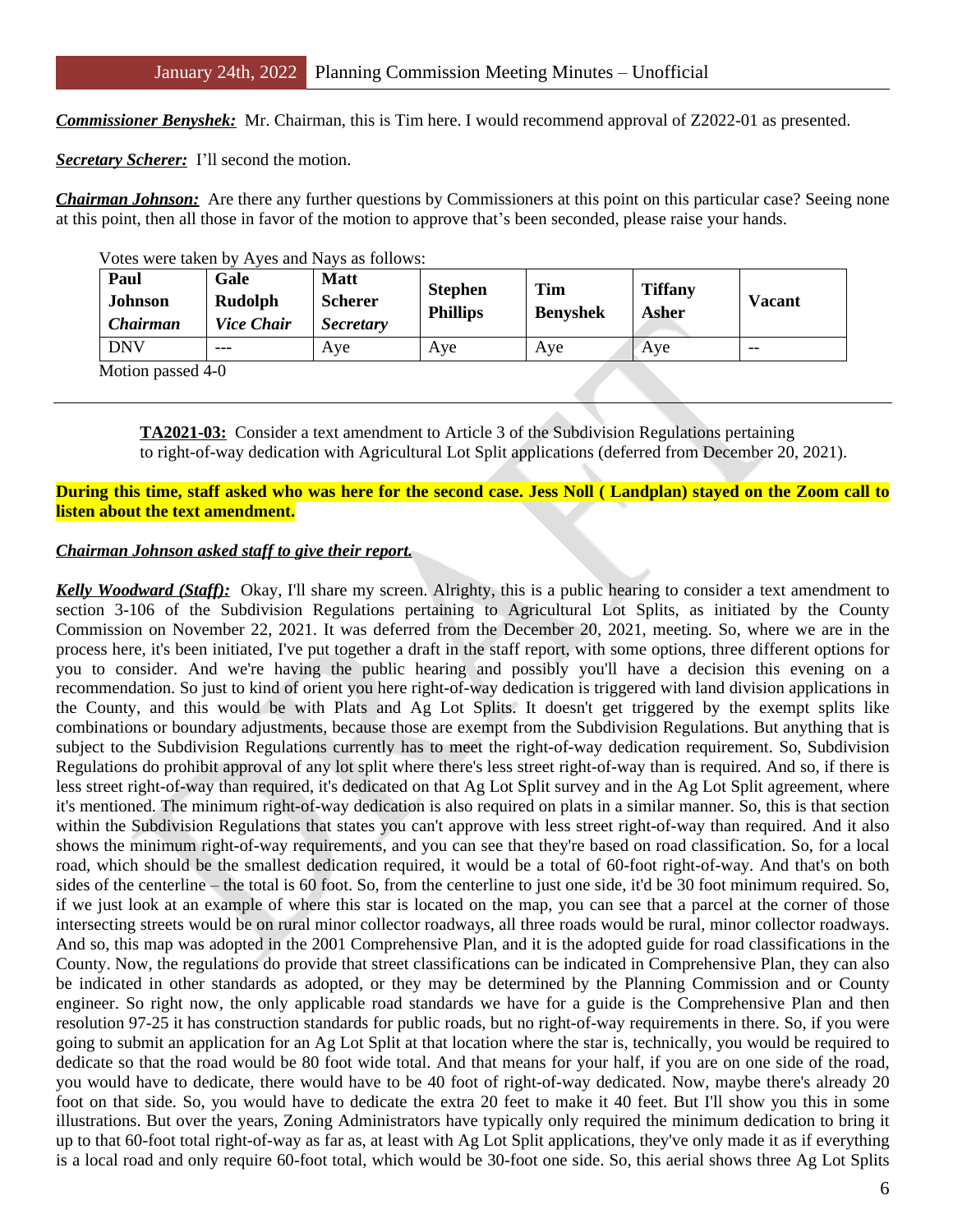that have happened in the area of that star in the previous slide. Number three has not yet been mapped into the system because it was very recently. But you can see that jog, if you look at the black line shows the right-of-way, you can see that it jogs by this parcel, because the right-of-way dedication is not yet shown on our map. So, in rural areas, land that's dedicated for public road purposes may remain in private ownership. The front lot line for those private properties that front rural County roads is typically the centerline of the road. So, their property line goes clear to the center of the road. And that may coincide with a section line as well. And in this slide, the green shading shows you the centerline of those roadways and it also shows you the property boundary. So, the right-of-way is essentially an area that's adjacent to that front property boundary that's dedicated for use for public roads and utilities. And property owners are not taxed for that land that's shown in the right-of-way, so the tax map doesn't show the property lines as extending to the center line. But most of the time, your surveys will show them extending to the center line. So here on this slide from this 2008 Ag Lot Split, which is located in the center of that area I showed you, you can see that they dedicated an additional 10 foot of right-of-way for public use with this Ag Lot Split application. And that brought it to a 30' total, because you can see there's 20 foot existing, they dedicate that additional 10 feet that brings it to the 30-foot minimum right-of-way that's required in the Subdivision Regulations. And they did this on both roadways that applied to this Ag Lot Split. This one is north, just north of that parcel, same two roadways, done in 2021. And you'll see again that they dedicated that additional 10 foot for a total 30-foot right-of-way one side. This is one that was just done. You can see now it's bounded by three different roadways; those are shown by the center lines indicated in green on the slide. And they also dedicated that additional 10 foot of right-of-way on all those roads. So as far as a history of right-of-way dedication, with Ag Lot Splits, I looked, I went back and looked at every single Ag Lot Split that has been done since the regulation was adopted. Really the right-of-way dedications started occurring in 2004 but it wasn't really consistently applied until 2007. You should have a big table with all this information of all these Ag Lot Splits that was with your packet. So, the existing road rightof-way at that time was typically 40 foot wide, and that's the total, so it'd be 20 foot on each side. And typical dedication was an additional 5 or 10 feet to total that 30 feet requirement. So, in total, 91 acres of land has been dedicated for rightof-way purposes as part of 211 Ag Lot Split applications today. So, when right-of-way was not dedicated, it was usually because the right-of-way already met that minimum standard. Five different Zoning Administrators have consistently applied this requirement for 60-foot minimum total right-of-way or 30-foot one side on Ag Lot Split applications since 2004. So, this is the minimum required by the Subdivision Regulations. And, you know, the Subdivision Regulations do require those larger right-of-way widths for the collector roadways. But this was not generally enforced by other Zoning Administrators. So really, that Major Thoroughfare Plan Map and the Comprehensive Plan has not been a consistent guide as far as the larger dedications for collector roadways. But it has been consistent for local roads.

*Kelly Woodward (Staff):* Commissioner Richard Malm has questioned whether the County can or should require this dedication of land for public purposes, or whether the County should pay for any necessary right-of-way that's dedicated for public use. I would just like to say that historic precedent and zoning enabling laws indicate that yes, with a rational basis, the County can require lands to be dedicated for public purposes. It's consistent with case law. But one consideration, that is a practical consideration, is whether there are valuable improvements that are existing in the area that's proposed to be dedicated to the public. Say that there's a fence or electronic gate or something there and you can see in this illustration on this slide, the dotted line shows the actual right-of-way that already exists by this parcel on Wellman Road, it's already been deeded to the County. And you see that line with the x's along it, that is a fence that exists within that right-of-way. So, you know, it doesn't say you can't have your fence in the right-of-way, but it just says that the land is potentially there for public purposes for utilities or the roadway and if any construction has to occur in that area it can occur. And then, you know, you may have to replace the fence do something about the fence. So, in these situations, if there is a valuable improvement in the right-of-way, the County could replace the infrastructure, they could also pay the property owner for the value of that improvement, or the Board of County Commissioners in that case could decline the acceptance of additional right-of-way for that specific application for a specific reason so the County is not responsible for the value of the improvement. So, there are those options within the code if a property owner has concerns and wants to appeal a specific concern to the Board of County Commissioners. Ag Lot Splits are subject to approval of the Zoning Administrator – in that case that would be me at the moment and I could not approve an application that does not meet those requirements for right-of-way dedication. However, those applications can be denied and then appealed to the Board of County Commissioners who could overturn my decision. Consistent application of the regulations is key, however, to continued legitimacy of those regulations, so an administrative decision should only be overturned in very unique situations. A general policy change would require amendment of that applicable regulation, rather than a case-by-case determination or appeal every time. So, with that said, I've presented you with three options to consider as far as right-of-way dedication. And there may be more, you might think of some more.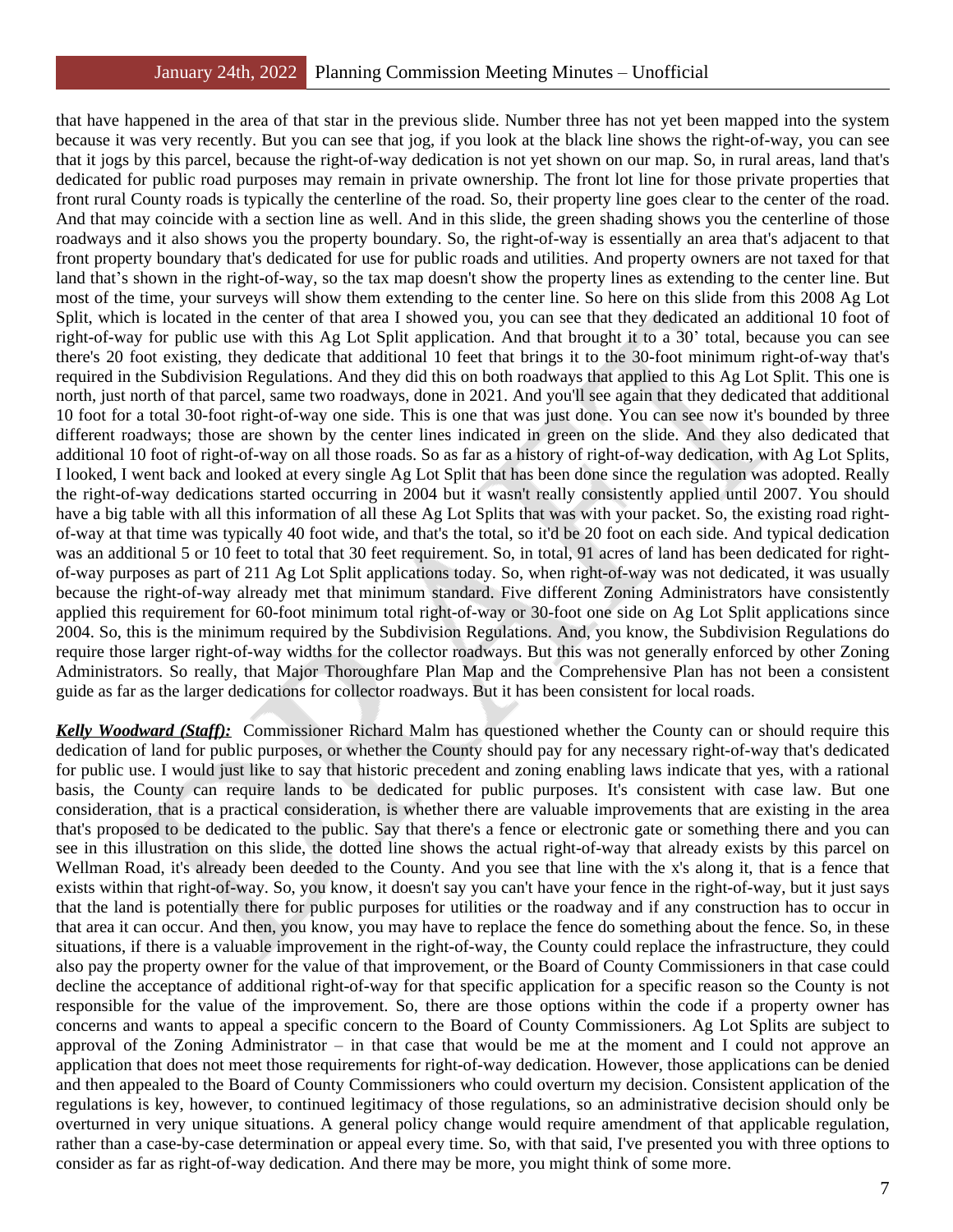If you want to do a general policy change, or if you support a general policy change to not require any additional rightof-way dedication with Ag Lot Split applications (and I'm saying that just because it's not really being questioned with plats, it's only being questioned with Ag Lot Splits), then of course you would amend the Subdivision Regulations, or you would recommend that they be amended. That is, however, inconsistent with 17 years of past practice, so strong findings of facts should support that regulatory change, such as a study that indicates current right-of-way width are sufficient for future needs, or that the requirement for right-of-way dedication has somehow become legally risky, in spite of the years of practice.

Number two option would be to revise the recommended right-of-way width to a more conservative number. That will reduce the amount of required right-of-way dedications while maintaining past practice that has that right-of-way dedication with all land vision applications equally. So, this would avoid some issues of inconsistency while reducing the amount of right-of-way required. This would be accomplished with a revision to the right-of-way widths shown in the street standards of the Subdivision Regulations that I showed you back on this slide, several slides back. Right here. So, the numbers at the bottom, we would just say, okay, well, maybe instead of 60 feet, for local roadways, we only need 50. And for minor collectors may only need 75, or whatever. So, you can imagine that coming up with those numbers, you would need something to base that on but certainly that could happen. And this strategy should be based on an engineering or planning analysis of current and anticipated road network conditions in relationship to anticipated development that will occur. And that would provide a basis for those requirements for reasonable infrastructure for the County contexts. You could also research nearby jurisdictions, so you have some consistency in right-of-way widths across County lines. And, you know, really, these studies are exactly what is meant to happen as part of the upcoming Comprehensive Plan update. So that would include updates to the Major Thoroughfare Plan Map, which would in turn support the regulatory change for those right-of-way widths. It would take longer to accomplish, but it would be a wellreasoned strategy.

And then your third operation option would be to recommend no change to the regulations and continue to require the minimal right-of-way dedication per current regulations as consistent with past practice. Just to give you an example, if you choose option one, this is an example of how you could recommend a text amendment that would make this not, the right-of-way dedication not applicable to Ag Lot Splits. So, you can see in the approval guidelines, we would add the caveat that excepting as provided in 3-106, no lot split shall be approved basically, if there's less street right-of-way than required, and then when you go down to 3-106, it says the creation of one additional lot in the unincorporated portion of Jefferson County on property zoned and used as agricultural shall be permitted without requiring either a rezoning or a plat or additional right-of-way dedication. So that's where you would basically be saying, okay, this right-of-way dedication does not apply to Ag Lot Splits. There are other ways you could probably do text amendments that would accomplish the same thing. This is the one that was suggested by the County Attorney in discussions with the commissioners.

So, staff recommendation is to do option number two. And first reason is that it does not undermine your regulations, the regulations would remain unchanged, providing continuity until the County can implement the required regulatory process to amend the plan and then amend the regulations, having a strong factual basis to support the change. It also does not undermine the Comprehensive Plan, which is intended to provide the rational basis for those Zoning Regulations. So, you should, if you're going to change a regulation, you should make sure that the Comprehensive Plan corresponds in guidance, so you have less legal risk of being challenged. It also accommodates some reasonable change. It provides an opportunity to support policy changes with proper planning. And it may promote consistency of right-ofway dedication, meaning you would still require, you know; it would still be triggered by Ag Lot Split applications and subdivision applications, it's just that you may be able to dedicate a less amount of right-of-way if it's found that that's really all we need.

Option one is inconsistent with the Comp Plan and Subdivision Regulations and past enforcement, and option three may not address the County Commission desire for a policy change. So, I've given you three different recommendations for motions depending on what option you might choose.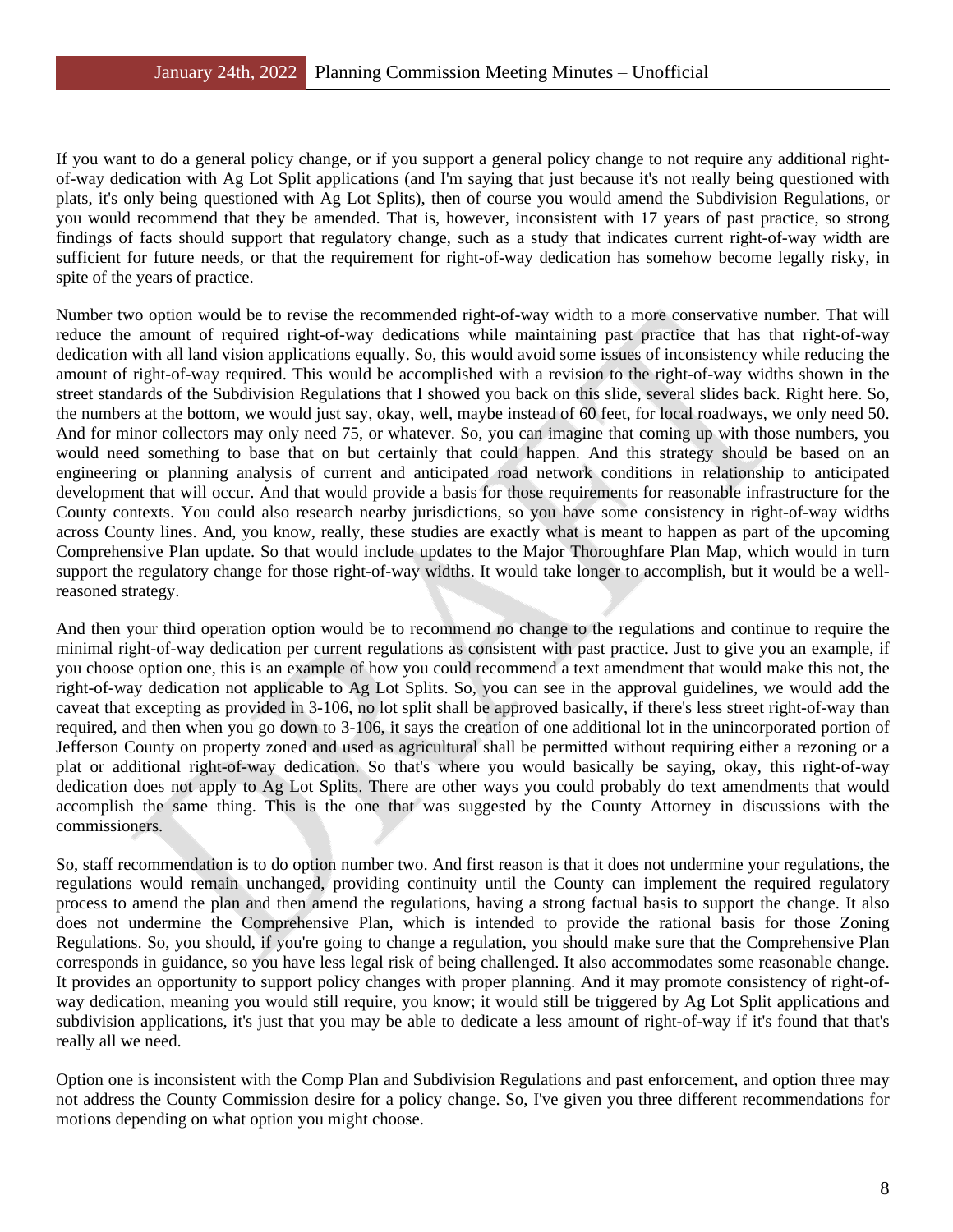- Option number one, you might recommend that the Board of County Commissioners revise the Subdivision Regulations to exempt Ag Lot Split applications from having to meet the minimum right-of-way width requirement or dedicate additional right-of-way to meet those standards.
- Option number two, the Planning Commission recommends that the Board of County Commissioners commission a study of the road network to determine if the regulations pertaining to the minimum right-of-way widths should be revised. The Planning Commission supports a continuation of the practice to require right-ofway dedication with all land division applications based on findings in the staff report.
- Option number three, which is no change, the Planning Commission recommends no change to the current Subdivision Regulations as consistent with past practice that requires all land division applications to meet the minimum right-of-way width requirement on all adjacent roadways and dedicate additional right-of-way to meet those standards if necessary.

So that is all I have in my presentation. Unless you have additional questions.

*Commissioner Phillips:* I have a question. On option two, is the proposal there to still treat Ag Lot Splits different than plats?

*Kelly Woodward (Staff):* Can you say that again?

*Commissioner Phillips:* In option two, are we still talking about treating the ag lots splits different than plats?

*Kelly Woodward (Staff):* No because the right-of-way widths apply to everything.

*Commissioner Phillips:* But with option one, it would be treated differently.

*Kelly Woodward (Staff):* Yes, because they only asked you to consider what should happen with the Ag Lot Splits.

*Commissioner Phillips:* And would there be a rational basis for treating Ag Lot Splits differently than plats?

*Kelly Woodward (Staff):* Well, from my perspective, a lot of the development that occurs in this County occurs because of Ag Lot Splits. We have quite a few applications happening all the time because it's a simpler process, but it still creates more driveways along those roadways. And so, there's a rational basis that it is creating more traffic. And so really when are you going to be able to get that right-of-way to meet the standards if you don't do it with Ag Lot Split applications, because we don't get a lot of larger subdivision applications.

*Commissioner Phillips:* But isn't option one to treat Ag Lot Splits more leniently than plats?

*Kelly Woodward (Staff):* Yes.

*Commissioner Phillips:* So that's not rational, is it?

*Kelly Woodward (Staff):* Right. You might say that.

*Commissioner Phillips:* Is the County willing to pay for a study to implement number two?

*Kelly Woodward (Staff):* They are, you and I, and all of you would be talking about the RFP for the Comp Plan update. And I envision this study as taking place as part of that Comp Plan update, because I do think the transportation analysis is a key part of that Comprehensive Plan update. I do think they're on board with it.

*Chairman Johnson:* Other questions by Planning Commissioners? Matt?

*Secretary Scherer:* Kelly, this is a question about your Wellman Road example for the dedicated right-of-way, placed a fence line within the right-of-way. Private fence is in the right-of-way. Am I correct in assuming that the County could destroy that fence at any time without compensation to the landowner?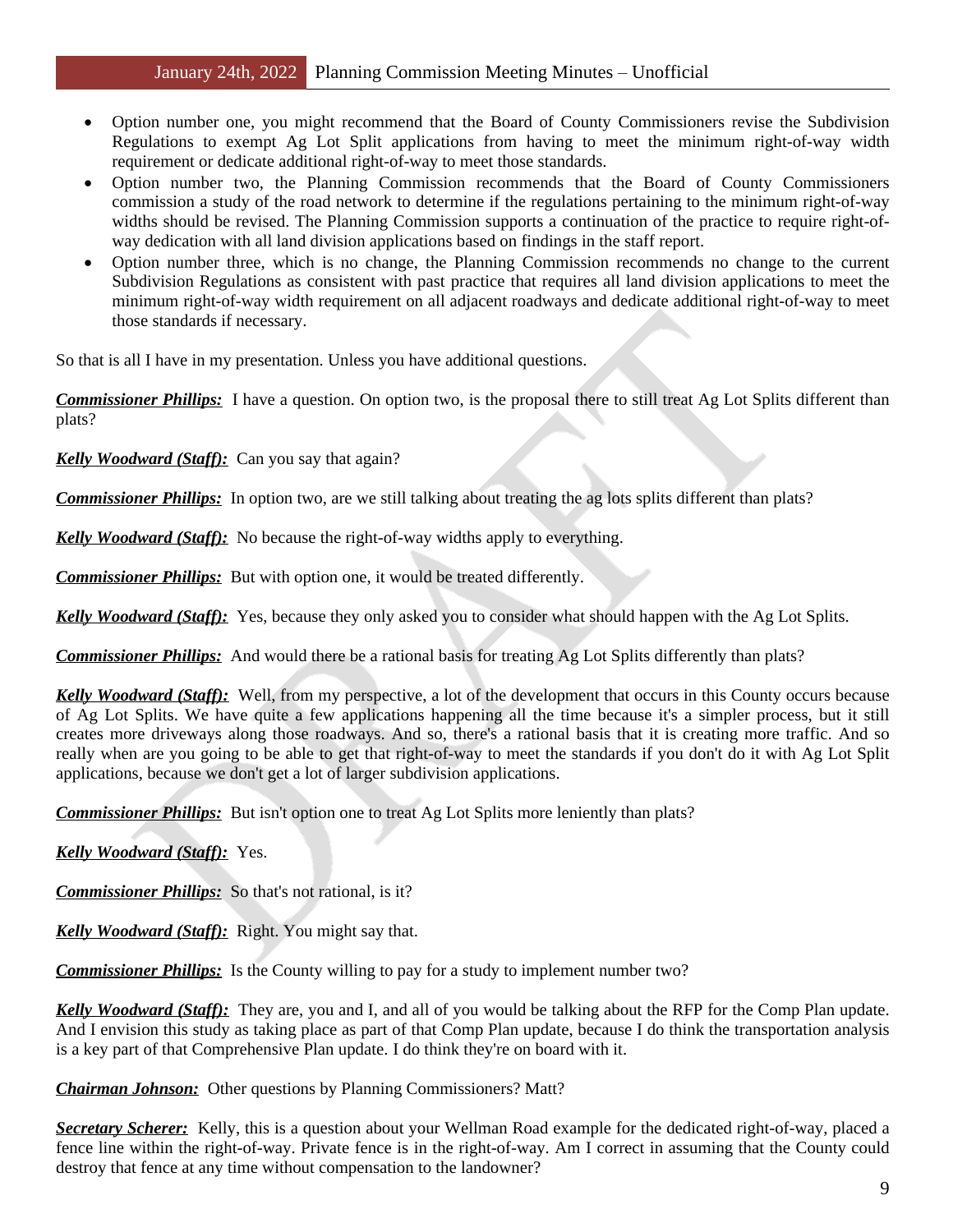*Kelly Woodward (Staff):* I don't know that that's true.

**Secretary Scherer:** I'm pretty sure it is.

*Kelly Woodward (Staff):* I know that you can, you can tear it down, but I don't know that you can't replace it.

*Secretary Scherer:* It's in the County right-of-way.

*Kelly Woodward (Staff):* But yes, not necessarily on County property but is in the portion of roadway dedicated for public use. That's true. They could move it back. Like they could rebuild it, move it back.

**Secretary Scherer:** And actually, I believe the County would probably do that. But I suspect the County has the right to just destroy it.

*Kelly Woodward (Staff):* It probably wouldn't be very politically popular.

*Secretary Scherer:* Oh, no, it definitely wouldn't be, nonetheless, I believe they have the right to do so.

**Commissioner Phillips:** And aren't most fences along roadways probably on the right-of-way?

*Kelly Woodward (Staff):* Maybe, because as I said, the roadway widths were originally 40 foot as dedicated originally and so most of the, a lot of those fences are probably old and maybe they're right there at that 40-foot mark.

*Secretary Scherer:* Right on the 40-foot, or 20-foot from the centerline mark. I know they are in my neighborhood; they are 20 feet from the centerline of the road.

*Commissioner Phillips:* Yeah, here too.

*Kelly Woodward (Staff):* It's not like anybody is going to mess with those fences unless we have like a major project going on, it's not likely that we're going to need to do anything with those fences. But that's why you need to look at the road study to see well, are we really requiring too much? Maybe we are.

*Secretary Scherer:* Well, my concern is more than a fence is destroyed during a maintenance operation. I realize that doesn't happen very often but occasionally there's maintenance going on our roads and fences are well within the reach of the mowers that are trying to mow the ditches and the land next to it. It was a hypothetical question, but I think it has some well, perhaps it's kind of where the Commissioner, County Commissioners are coming from.

*Kelly Woodward (Staff):* It may be that someone's complained about it and he's trying to address their complaint.

*Chairman Johnson:* Other comments by Planning Commissioners?

*Commissioner Phillips:* Well, number two seems to be the only realistic option.

*Kelly Woodward (Staff):* Maybe I should share that again since I didn't provide those motions in your staff report.

*Chairman Johnson:* Kelly, your sense is the County Commissioners are good with this recommendation?

*Kelly Woodward (Staff):* I believe the majority of them will be good with this recommendation, and I do think they support the Comprehensive Plan in some form or fashion, to be determined.

*Secretary Scherer:* Kelly, I really wish Road and Bridge was here to talk to us about this. But do you have any idea of how many kind of sawtooth arrangements do we have, where we have 20 feet of right-of-way, and we go along and then we have 30 feet of right-of-way for 500 feet, and then we go back to 20 feet of right-of-way along the road.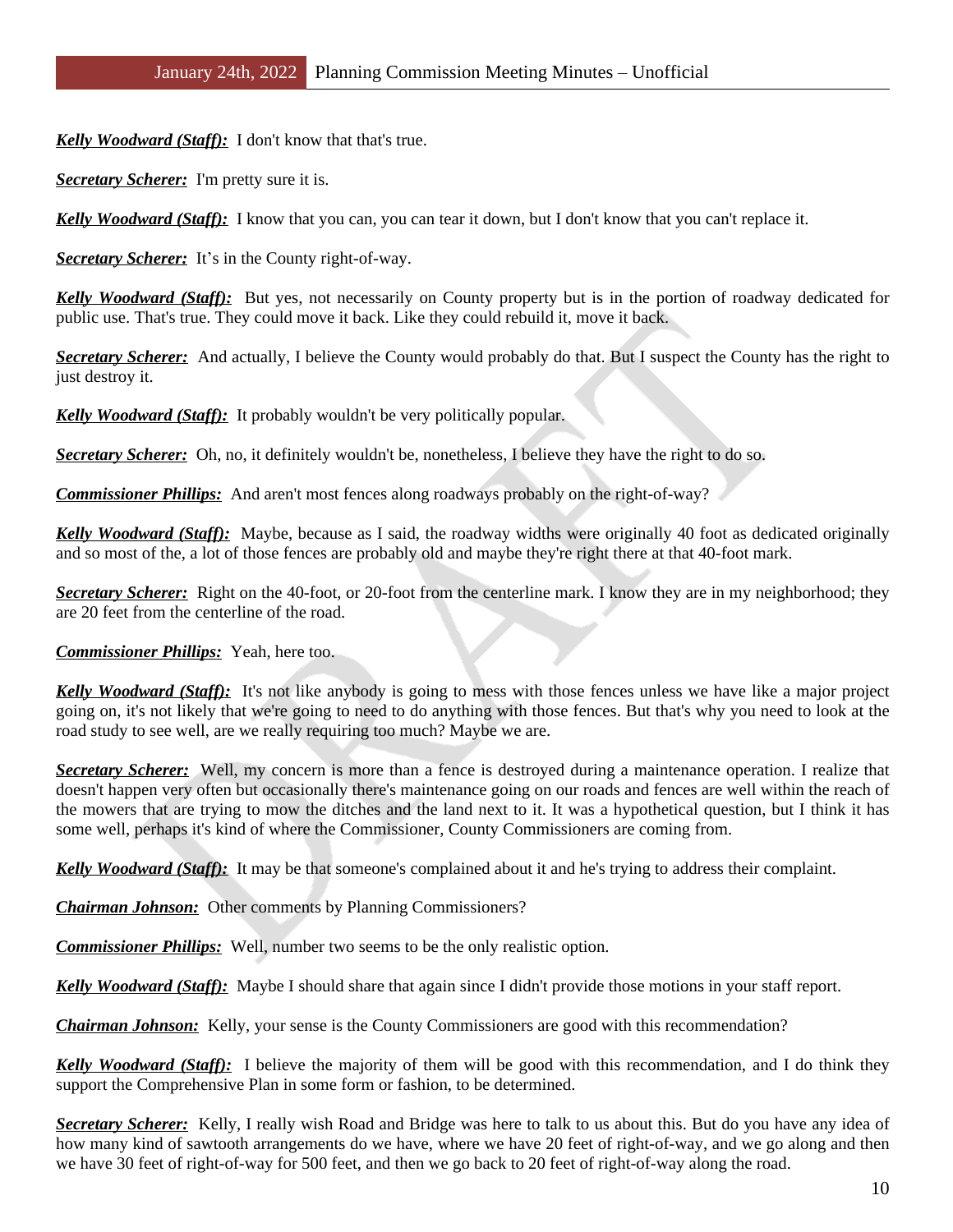*Kelly Woodward (Staff):* We're getting more and more as applications are occurring because as more development happens, obviously then more right-of-way is dedicated, and you have more of those sawtooth scenarios where the rightof-way varies along the same road.

*Secretary Scherer:* My concern is that, practically speaking, if you have that kind of sawtooth arrangement, I don't see how Road and Bridge can actually work with that very well, they would pretty much have to work from the minimum right-of-way that they have or provide everybody with a map of where the right-of-way changes every time we do.

*Kelly Woodward (Staff):* It is mapped. Yeah. And it's online.

*Secretary Scherer:* Do you provide it to the operators, the graders, and the mowers though? You can't do that because you don't take care of that. So, I suspect that the mowers and the graders, just that they, whatever the minimum right-ofway is rather than trying to maintain everything that the County's right-of-way consists of.

*Kelly Woodward (Staff):* That might be true. Yeah. They might just go to the fence wherever the fence is.

*Secretary Scherer:* And they might go beyond the fence as far as that goes. But I guess my concern is that dedicating these right-of-ways, I'm not sure that there's a clear, rational reason to do so if the County cannot take advantage of the fact that they own the right-of-way to perform road and bridge operation and maintenance.

*Kelly Woodward (Staff):* You know, and that's something that would be discovered during this comprehensive planning process. So, you would expect your consultant to talk to Road and Bridge and look at the records and work that all out.

*Commissioner Phillips:* Well, it's also for future use, isn't it?

*Kelly Woodward (Staff):* Yes.

*Secretary Scherer:* I'm sorry, Steve, I couldn't hear you.

*Commissioner Phillips:* It's also for future use.

*Kelly Woodward (Staff):* It is setting up for possible road expansions when traffic increases to the point you have to improve roads.

*Secretary Scherer:* That's part of the plan for having the right-of-way, but if you don't have the entire right-of-way, you still can't expand the roadway till you obtain….

*Kelly Woodward (Staff):* Then you would have to buy it. You'd have to buy it if you had a pending project.

*Secretary Scherer:* Yeah.

*Commissioner Phillips:* And my understanding is even if the County has more right-of-way than it needs, it legally can't use more right-of-way than it needs for maintenance purposes. It's like, I used to work for a railroad in the law department, and railroads have much more right-of-way than they need for future use. But they aren't allowed to use it for anything other than right-of-way purposes. I mean, if they don't have tracks on it, they have to let people farm it.

*Secretary Scherer:* Seems reasonable to me. I can see a purpose for the County having a right-of-way so that they can actually, during construction or during significant maintenance or putting in a new culvert, there are all kinds of reasons to have that. But you're not getting it if we don't have a consistent right-of-way along the roadway, the sawtooth arrangement….

*Kelly Woodward (Staff):* Well, the sawtooth arrangement just happens because of the fact you can't just go to every property owner at once and say, dedicate it right now, and the only thing we can do is have it triggered with development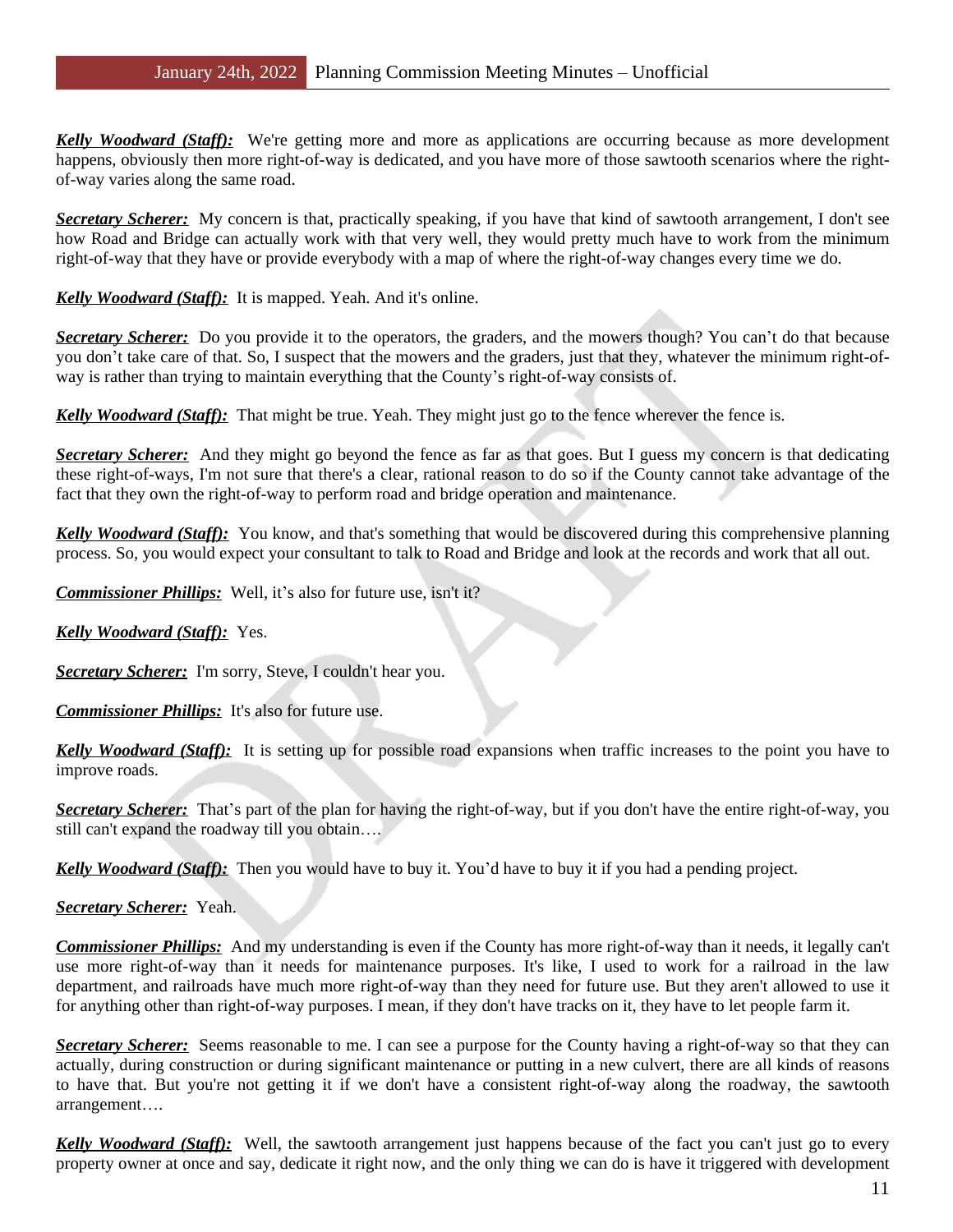unless we have a project, and then he will purchase right-of-way. But that's a process. That's an appraisal process, it costs money. So, I think this is a benefit for the County when people dedicate consistently according to our regulations.

*Commissioner Phillips:* I was just saying I think in order to establish a reason for doing this, that future use should be included as a reason for dedication.

*Secretary Scherer:* I agree completely.

*Commissioner Phillips:* That was the only point I was trying to make.

*Secretary Scherer:* Yeah.

*Kelly Woodward (Staff):* So, you're saying that in the study, they should look at future anticipated development?

*Commissioner Phillips:* Yes. I think that's necessary in order to establish a reason for more right-of-way than is currently being used.

*Chairman Johnson:* Further comments on this proposal at this point by Planning Commissioners? Are Planning Commissioners comfortable in making a motion at this point in terms of the options before us?

*Secretary Scherer:* I got something I'd like to bring up.

## *Chairman Johnson:* Go for it.

*Secretary Scherer:* I'm not sure how to explain this, Kelly. What if we propose that for an Ag Lot Split, that a right-ofway dedication to be required as the majority of the roadway right-of-way within a half a mile of the Ag Lot Split on that side of the road to conform to the right-of-way on more than half of the roadway? That didn't make any sense at all did it?

*Kelly Woodward (Staff):* Can you explain that to me again?

*Secretary Scherer:* Well, if you have, let's do it by examples, if you have a proposed lot split along a section line, a section road, that the whole section road has 20 feet of right-of-way, then we would just say there's no reason to require additional right-of-way because of the Ag Lot Split. But if 3000 feet of that right-of-way was already 30 feet, but it was only 20 feet where the Ag Lot Split was, we would require the 30-foot right-of-way for the Ag Lot Split to attempt to conform to the typical right-of-way that exists along the road.

*Commissioner Phillips:* But I don't think that expands the right-of-ways for when development occurs for future use, which I thought was part of the point?

*Secretary Scherer:* Well, if we're, if we're going to the right-of-way that exists in conformance with the Comprehensive Plan, that would be the, in my example, the 30 feet of right-of-way to conform to the Comprehensive Plan. But for some reason, we never got 30 feet at the Ag Lot Split that's before Kelly at this moment, then she could say, well, you need to give me 30 feet here. But if we've never done it anywhere along that roadway, then is there any reason to request it from this one landowner, rather than just leaving it at 20 feet? I could draw a picture and it would be a lot clearer, I'm sure.

*Kelly Woodward (Staff):* And I understand what you're saying. You're basically saying if there's kind of a precedent in the area, that development hasn't occurred, and people haven't required it, it hasn't, you know, changed from that 20 foot for years, do we really need it? And right? Is that what you're saying?

**Secretary Scherer:** Well, not so much that do we really need it, but is it really fair to require this individual to dedicate more than any of the neighbors have ever had to dedicate in the past, and would it accomplish anything for the County is more of the point? If you have 300 feet of right-of-way that is 30 feet wide, and the rest of the mile is 20 feet wide, you really haven't accomplished anything.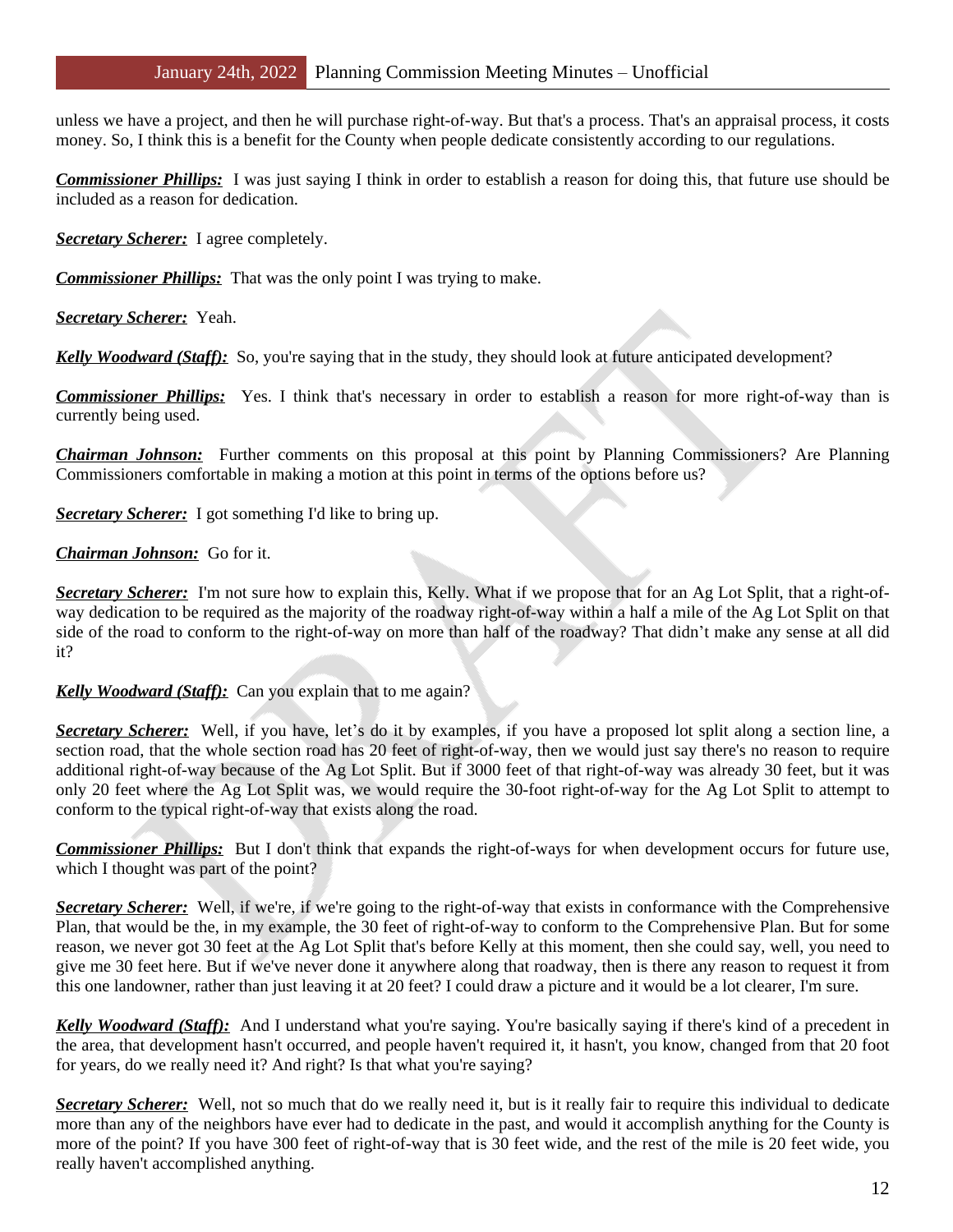*Kelly Woodward (Staff):* Most of the places where it hasn't been required is because development hasn't occurred, and nothing has been triggered. But if you, if you look at the chart that I sent you, it really has been very consistent on making people add that additional 5- or 10-foot right-of-way to make it 30 feet whenever there is an Ag Lot Split application, so it's been consistent with applications. It's just that it's a big County, and you know, not everyone's done anything for years. And so, there's a lot of land that still 20-foot right-of-way. But this would hopefully come out when they were looking at it in the study, and they'd be like, this has been this way for years. There's really no development happening here, maybe we don't need to require more in this area. And then you could change the map, and then you'd go by the map that says okay, in this area, we really only need that 40 foot, but in this area, we really want to bring it up to 30 or even 40 or whatever. Does that make sense?

*Secretary Scherer:* I don't disagree with you. I think perhaps I'm looking at this as sort of a temporary thing until we actually have the Comprehensive Plan done. I don't know that the County Commissioners would look at it that way but that's kind of the way I'm looking at it.

*Kelly Woodward (Staff):* I mean, it'd be something that right now, without the regulations being changed, I would deny it and then the property owner could take the case to the Board of County Commissioners and say, look, the right-of-way is 40 foot all along here and so why do you really need it? And then they would probably say, yeah, we don't need it. But I have to require it. I am not authorized to not require it at this point.

*Secretary Scherer:* I understand. I guess what I'm proposing would allow you to in those situations where you don't think it, or at least where we write it out, and it doesn't make sense to expand the right-of-way, because you could do it yourself without it having to go to the Board of County Commissioners? It's not a very well thought out proposal. I'm sure there's all kinds of holes in it.

### *Kelly Woodward (Staff):* I don't know if there is, I'm just thinking through it.

**Secretary Scherer:** I only thought about it for five minutes so I'm not sure.

*Kelly Woodward (Staff):* It can be that we could put a caveat in there that if a certain percent of the roadways within a certain distance, you know, are the same right-of-way as this property, then, I'm not quite sure how that would be nonsubjective enough for an Administrative Approval. Like for things that are flexible, truly flexible usually comes to a higher authority like you guys.

#### *Secretary Scherer:* Yeah.

*Commissioner Phillips:* But then if, if splits started happening along that stretch, they would never be widened? I mean, I don't think, I would be opposed to that, because I think it precludes widening with future splits?

*Secretary Scherer:* I don't think it does because it's restricted to Ag Lot Splits. Now if it applied to plats, I would agree with you completely. But since it's only Ag Lot Splits, which are very limited in their application.

*Commissioner Phillips:* But didn't Kelly tell us most development comes from Ag Lot Splits?

*Secretary Scherer:* I think she kind of handpicked that example where she had three in the same section. No offense, Kelly.

*Kelly Woodward (Staff):* That's true. But I just picked those so I could show you the consistency in that area.

*Secretary Scherer:* We have a lot of them that are not next to each other along the roadway.

*Kelly Woodward (Staff):* Yeah. They usually are scattered. I mean, I can show you, I can show you what the County looks like as far as all the lot splits.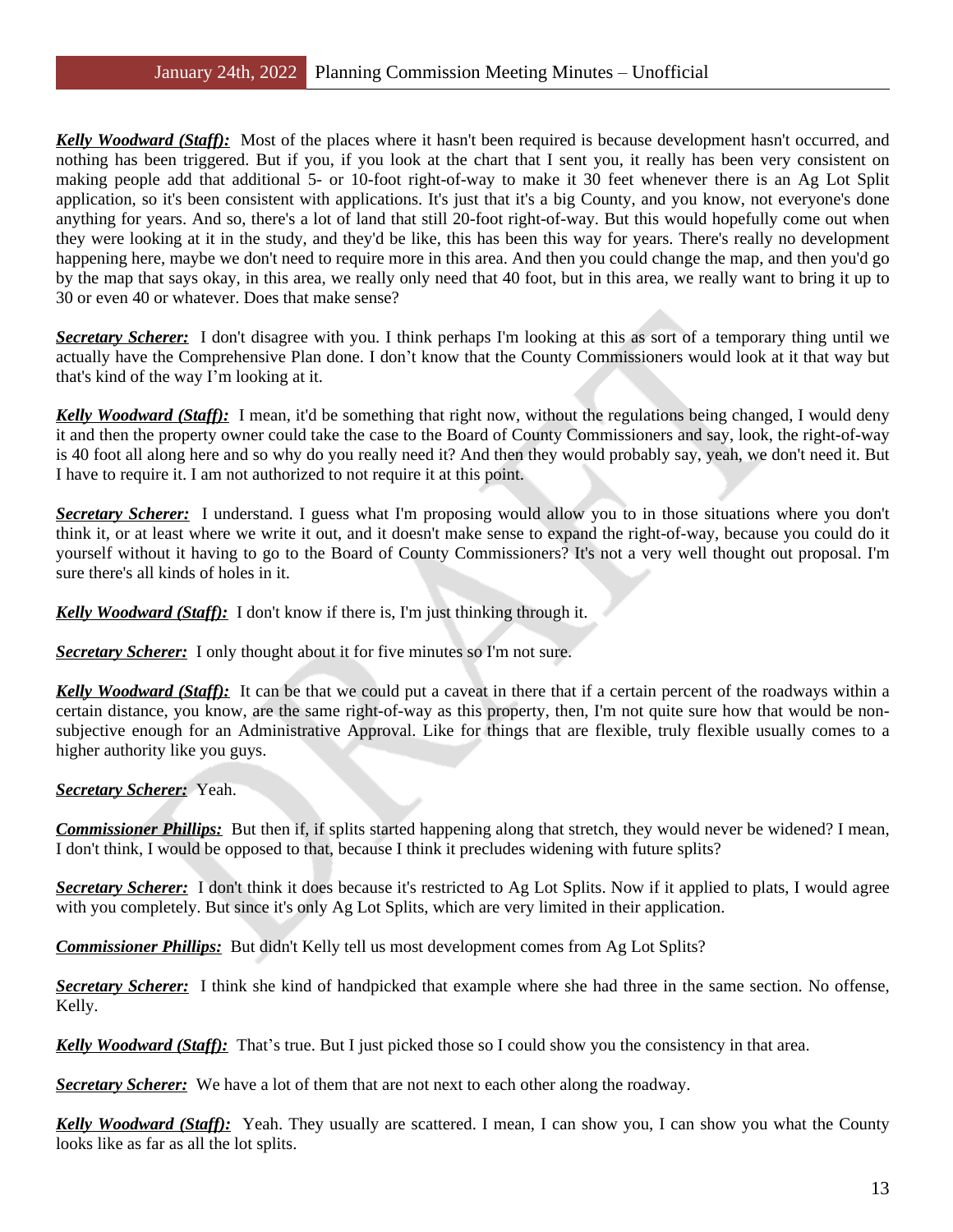*Secretary Scherer:* It was my idea to get around, essentially what we're recommending in number two is to postpone a decision for a year and a half.

*Chairman Johnson:* So, do you want to make that motion Matt?

*Secretary Scherer:* At this point, no I don't, I'm not sure that it's that good of an idea. I was just trying to offer it as an alternative.

*Chairman Johnson:* Well, do you want to delay you know your decision for a month for you to crystallize that motion.

*Secretary Scherer:* Really, what I'd like to do, frankly, is delay this for a month in hopes that Road and Bridge would actually appear at the hearing to provide us information because I think we don't get the most important people involved here and we don't have their opinion.

*Kelly Woodward (Staff):* The only statement that I ever get is, "I don't need any more right-of-way, it's fine, and if I need more, I'll buy it."

*Chairman Johnson:* So, let's….

*Kelly Woodward (Staff):* You can just think, you could count him as option number one.

*Commissioner Phillips:* Number two is not incompatible with that either. Number two might (inaudible).

*Chairman Johnson:* So as chairperson, you know, I'm looking for a motion on this. There are three recommendations by staff. Do we have a motion for a particular one or do we want to delay this for a month and get more Road and Bridge input?

*Kelly Woodward (Staff):* Now we won't have a meeting in February because we don't have any cases. So, you get a break for a month.

*Commissioner Phillips:* I don't. I don't think we're going to get, sounds like any more input from Road and Bridge. If motions are open, I'd move number two.

*Chairman Johnson:* Okay. There has been a recommendation for recommendation number two? Is there a second for that proposal?

*Secretary Scherer:* I'll second.

*Chairman Johnson:* Okay. Further discussion by Planning Commissioners on approving recommendation number two, on TA202-03? Seeing none, then I will call the vote. All those in favor of the motion to recommend recommendation number two from the staff, please raise your hands. Those opposed, seeing none.

| Paul<br><b>Johnson</b><br><b>Chairman</b> | Gale<br>Rudolph<br><b>Vice Chair</b> | <b>Matt</b><br><b>Scherer</b><br><b>Secretary</b> | <b>Stephen</b><br><b>Phillips</b> | <b>Tim</b><br><b>Benyshek</b> | <b>Tiffany</b><br>Asher | <b>Vacant</b> |
|-------------------------------------------|--------------------------------------|---------------------------------------------------|-----------------------------------|-------------------------------|-------------------------|---------------|
| <b>DNV</b>                                | $---$                                | Ave                                               | Ave                               | Aye                           | Ave                     | $- -$         |

Votes were taken by Ayes and Nays as follows:

Motion passed 4-0

**-------------------------------------------------------------------------------------------------------------------------------------------------- Item 6. Public Comment: There was none.**

**Item 7. Old business:**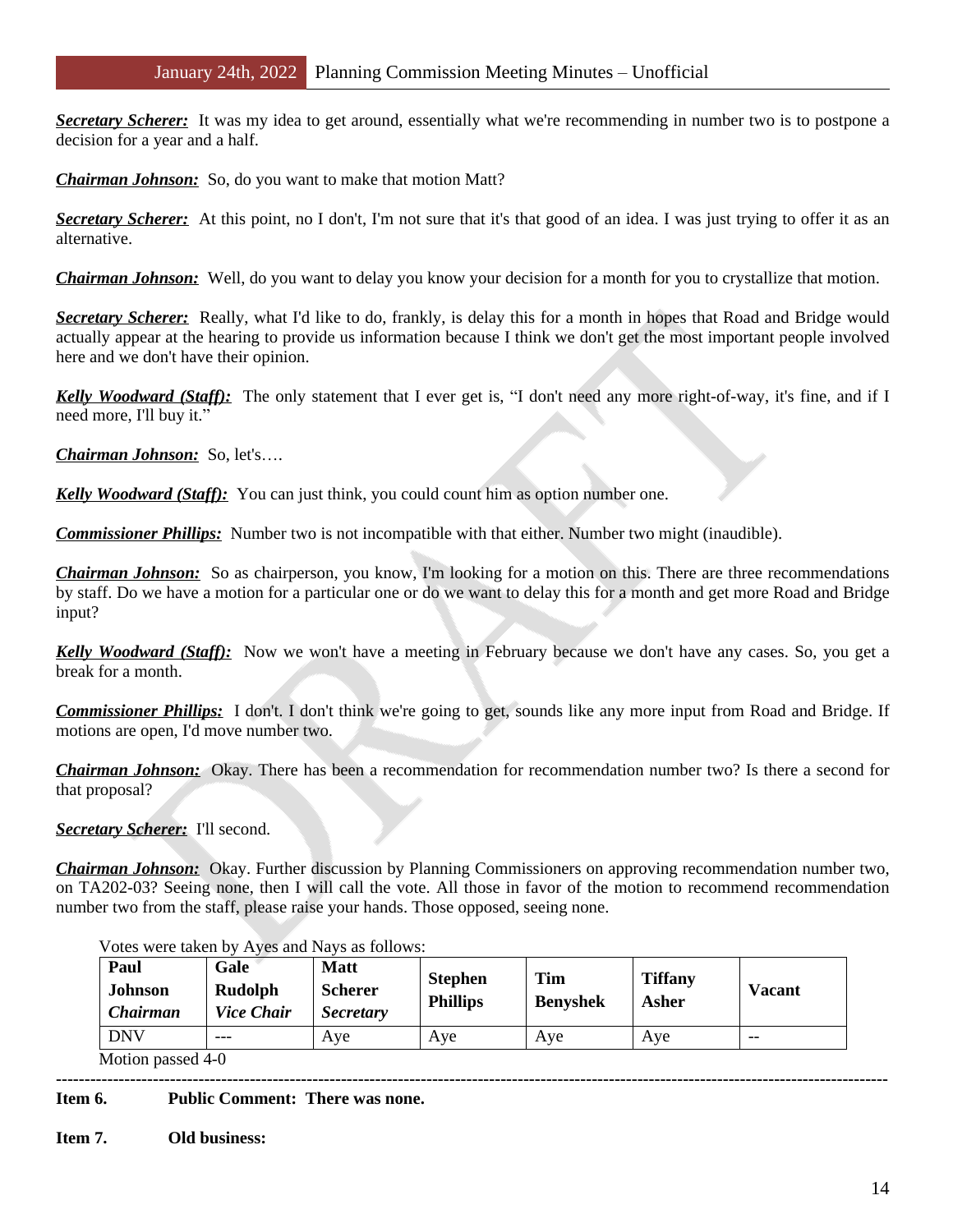**Comprehensive Plan** – review joint meeting notes with BOCC on December 13, 2021 (deferred from December 20, 2021)

#### *Chairman Johnson had some corrections for the transcription from the discussion between the Board of County Commissioners and the Planning Commission on Dec. 13, 2021. Corrections were noted and corrected.*

*Chairman Johnson:* So, do the Planning Commissioners have other comments about forward motion on... Kelly how public, I don't know how many of the Planning Commissioners have said, but obviously you've sent your retirement letter to the County Commissioners. And now the County Commissioners have moved, have decided to bring back Dustin Parks, as our Planning Administrator, starting in first of February? Is that when it happens?

*Kelly Woodward (Staff):* February 22nd . Yeah, that's correct. So, the former Zoning Administrator, Director, Department head will be coming back.

*Chairman Johnson:* And Kelly, sorry, I don't know this, and I should know this, but is the Planning Administrator the Community Development Director in Jefferson County?

*Kelly Woodward (Staff):* Yes.

*Chairman Johnson:* So, we don't have a separate Community Development Director in Jefferson County?

*Kelly Woodward (Staff):* No, I was supposed to be working on economic development as well. So, what I basically recommended to them is let's make the department the Community Development Department. And we have the Planning and Zoning division, and we have the Economic Development Division. I don't know if they'll change that or if they're still following in that model. But when I applied, they were already calling it a Planning and Zoning/Community Development Director.

*Chairman Johnson:* We had a halftime Economic Development Director for a while. That's when we got the strip club in in Meriden, well whatever. So, other comments by Planning Commissioners about how the meeting went with the County Commissioners and those who listened in or read the notes and thoughts about going forward at this point?

*Kelly Woodward (Staff):* I mainly wanted you to have that as kind of a reminder of what they had heard before you looked at the RFP because it did give a lot of guidance for the RFP.

*Chairman Johnson:* I thought the RFP was very well done. I thought you know you laid out the guidelines, you laid out the goals for it. And, you know, the conjunction with the Compatibility Report you did comparing what we had in the Comp Plan 2001 and how our Subdivision, you know, our Zoning and Subdivision Regulations coincided and didn't coincide. And I think you've, you've laid tremendous groundwork for whatever consultant ends up with this RFP. It's a great jumping off point.

*Kelly Woodward (Staff):* I'm glad you think that will be helpful to them. I don't know if the Commission will want to wait until Dustin starts to let him look at the RFP as well, and then get it sent out. Or if you guys make a recommendation on this RFP, and I take it to them next week and I say, you know, if you think this looks good, I can distribute it now before I leave. But if you, as a group, did feel it was in workable condition to send them as a recommendation, I would take it to them on Monday. And if they want to wait, they'll wait.

*Chairman Johnson:* Thoughts by Commissioners on that?

*Kelly Woodward (Staff):* But as I said there will not be a Planning Commission meeting in February.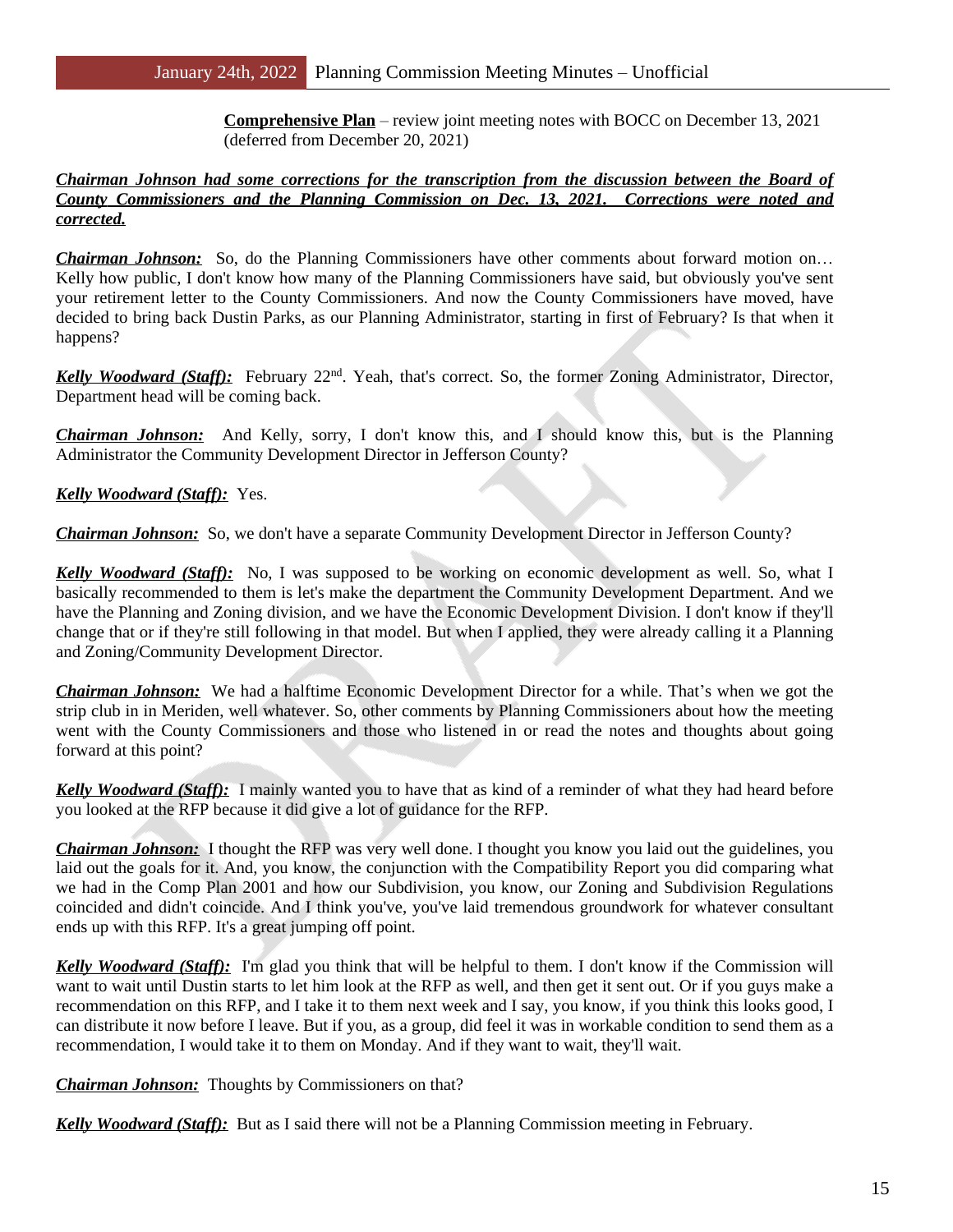**Secretary Scherer:** Kelly, this just comes from my own experience doing RFPs, but has the County Attorney reviewed this?

*Kelly Woodward (Staff):* No, no. That can be something we could ask him to do to or, you know, I could take it to them on Monday and then they could direct him to look at it.

*Chairman Johnson:* Kelly, what's a practical, if you put an RFP on the street, is it a month, two, or three months? What's the time frame for getting applications?

*Kelly Woodward (Staff):* Yeah, I would think you'd want to give them at least a month to respond and maybe more like six weeks, maybe two months. Matt, you've been a consultant, you say two.

*Secretary Scherer:* Well, I didn't do this kind of work, but we always gave two for floodplain mapping. And there's just a handful of people that do floodplain mapping and they already have their RFPs written or their responses written to the RFP, they just have to see what County they're in. So, two months seems very reasonable to me. But I don't know much about consulting firms that do this kind of work.

*Kelly Woodward (Staff):* When I was consulting you would see different amounts of timeframes. But the more complex the project, the more time you should get them to respond. I think two months is good. I mean, you don't want to give them so much time that you think, well, they're just procrastinating or, you know, you might know that they're responsive too.

**Secretary Scherer:** Want them to know that you're serious about it.

*Chairman Johnson:* So, do you have a sense of how large the applicant pool may be?

*Kelly Woodward (Staff):* No, I think that if I put the question out with the Association of Counties in this area, I should be able to get some pretty good sources for who I could distribute it to, suggestions. And actually, the Kansas chapter of the American Planning Association probably can also give me a list or even the Missouri chapter. There are probably Missouri firms that would do it if you're open to that. We can put the RFP on the American Planning Association website and people from all over the place can respond as well. I think your RFP does highlight Kansas experience.

*Chairman Johnson:* Yeah, I guess that was my question is how are the parameters on experience that makes the most sense for Jefferson County?

*Kelly Woodward (Staff):* Yeah, well, that might be something you want to look at, your criteria for evaluating them. And that's on page 10 of the RFP and I used a 100-point scale. But you might want to see if you guys agree with what I have there, because that's very important part of this RFP so that they know what your preferences are.

It starts out with professional qualifications and prior experience 25 points, project management and personnel capacity 15 points, project understanding and approach 25 points, public input approach 25 points. So basically, their understanding of the project which comes from their experience, but also their demonstration of their experience, and then that public input approach, those would be the highest point criteria and then cost would be only 10. But you're giving them the budget, you're telling them what your budget is. So that's kind of what my thought process was there, and then the number I threw out there for the budget, which probably will get revised or discussed, was, I can't even remember now, \$185,000. And that would include them telling you basically, what are their billing rates, so you know, you can compare apples to apples as far as how much work they think they're actually going to do, how many hours they'd dedicate.

*Chairman Johnson:* Further comments by Commissioners?

*Kelly Woodward (Staff):* Before it went out, that timetable would have to be filled out with months and dates.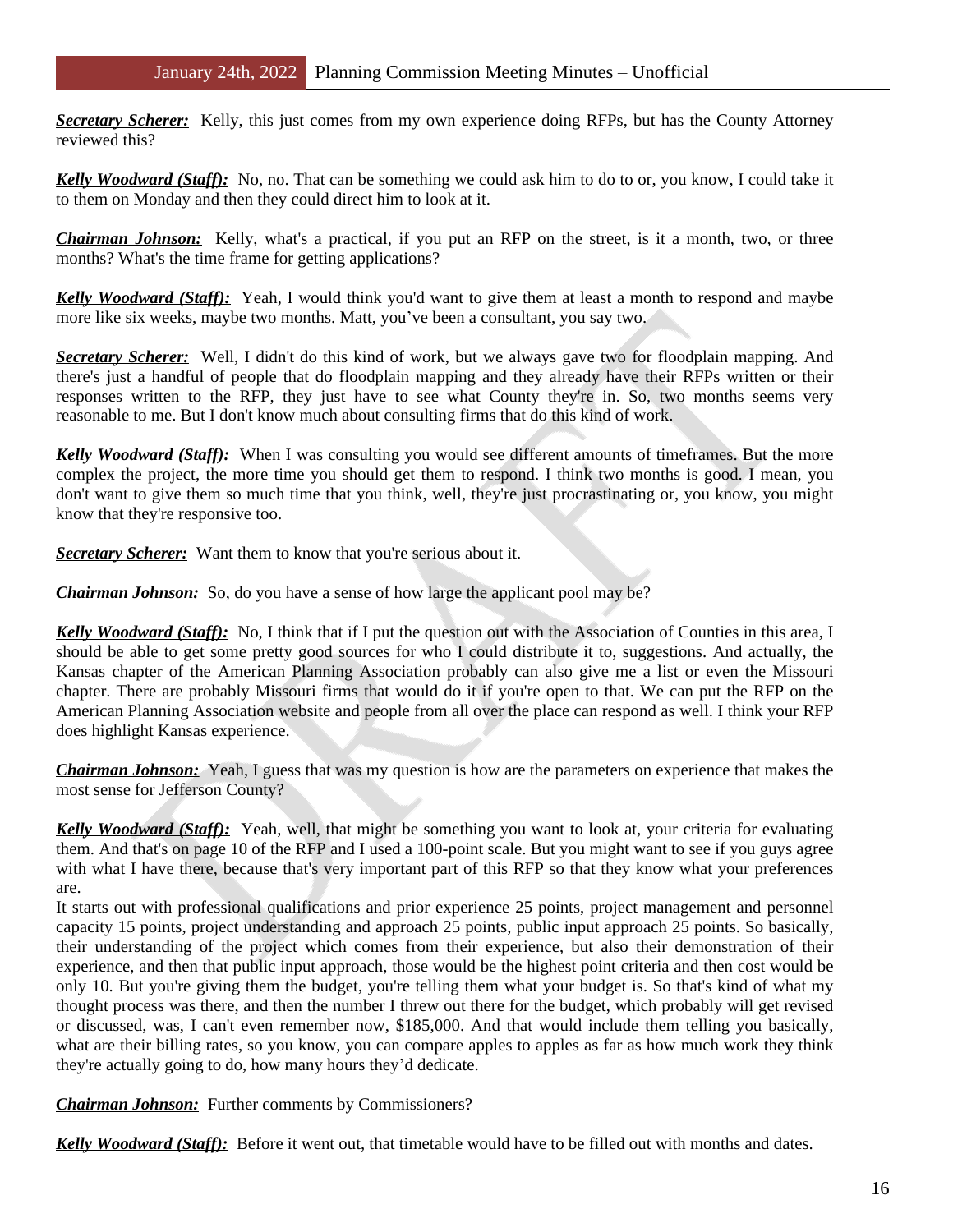*Chairman Johnson:* Right. Does it make sense for the planning, and we're not going to have a February meeting, so do we want to fine tune this draft or where are we at with moving forward with the County Commissioners?

*Kelly Woodward (Staff):* I do know that Dustin did discuss the Comp Plan update with them, and he is also stressed the importance of it, so I think there's continuity there.

*Chairman Johnson:* Well, the chairperson is open for a recommendation at this point as to what our motion would be to the County Commission.

*Secretary Scherer:* I hate to slow things up, but I think since we know Dustin is going to be Kelly's replacement, just in fairness to him, he should probably get a shot at it so to speak.

*Commissioner Phillips:* I agree.

*Secretary Scherer:* He is the one that is going to have to do all the work even though that puts it off for a couple months.

*Kelly Woodward (Staff):* So, you would put it back on the agenda in March?

*Secretary Scherer:* To be honest, I would leave it up to Dustin when to put it on the agenda, but March is fine with me, but I don't know about if he will have had time to look at it all by then.

*Chairman Johnson:* Well, I don't know if as a Chairperson, I can suggest this, I don't know what Robert's Rules of Order are on this, but since we're not going to have a formal February meeting for that, should we use that February meeting to work with Dustin and fine tune this?

*Commissioner Phillips:* I question whether he'll be, he will have a lot to do coming in. March seems better to me.

*Chairman Johnson:* How long was he with us? A couple years? We are not creating the wheel for Dustin at this point. I don't know. I mean, I just I think we need to keep this progress moving.

*Kelly Woodward (Staff):* Well, I don't, I'm not going to, you know, send it to him before he starts obviously so, and I don't know what he would feel about having a meeting on February 28th after starting on the 22nd. And if it's just a discussion, yea maybe.

*Chairman Johnson:* It could be a brainstorming meeting, it wouldn't, you know, wouldn't have to come to any final decisions but I would like to see this progress continue. Well, so the Chairperson's open to a recommendation on what we need to do.

*Commissioner Phillips:* I move we table it till March.

*Secretary Scherer:* I second.

*Chairman Johnson:* There's a second to table this until March. Any other comments by Commissioners? Seeing none, all those in favor of the motion to table the Comprehensive Plan RFP until March raise your hand.

Votes were taken by Ayes and Nays as follows:

| Paul<br><b>Johnson</b><br><b>Chairman</b> | Gale<br>Rudolph<br><b>Vice Chair</b> | <b>Matt</b><br><b>Scherer</b><br><b>Secretary</b> | <b>Stephen</b><br><b>Phillips</b> | Tim<br><b>Benyshek</b> | <b>Tiffany</b><br>Asher | <b>Vacant</b> |
|-------------------------------------------|--------------------------------------|---------------------------------------------------|-----------------------------------|------------------------|-------------------------|---------------|
| <b>DNV</b>                                | ---                                  | Ave                                               | Ave                               | Ave                    | Aye                     | $- -$         |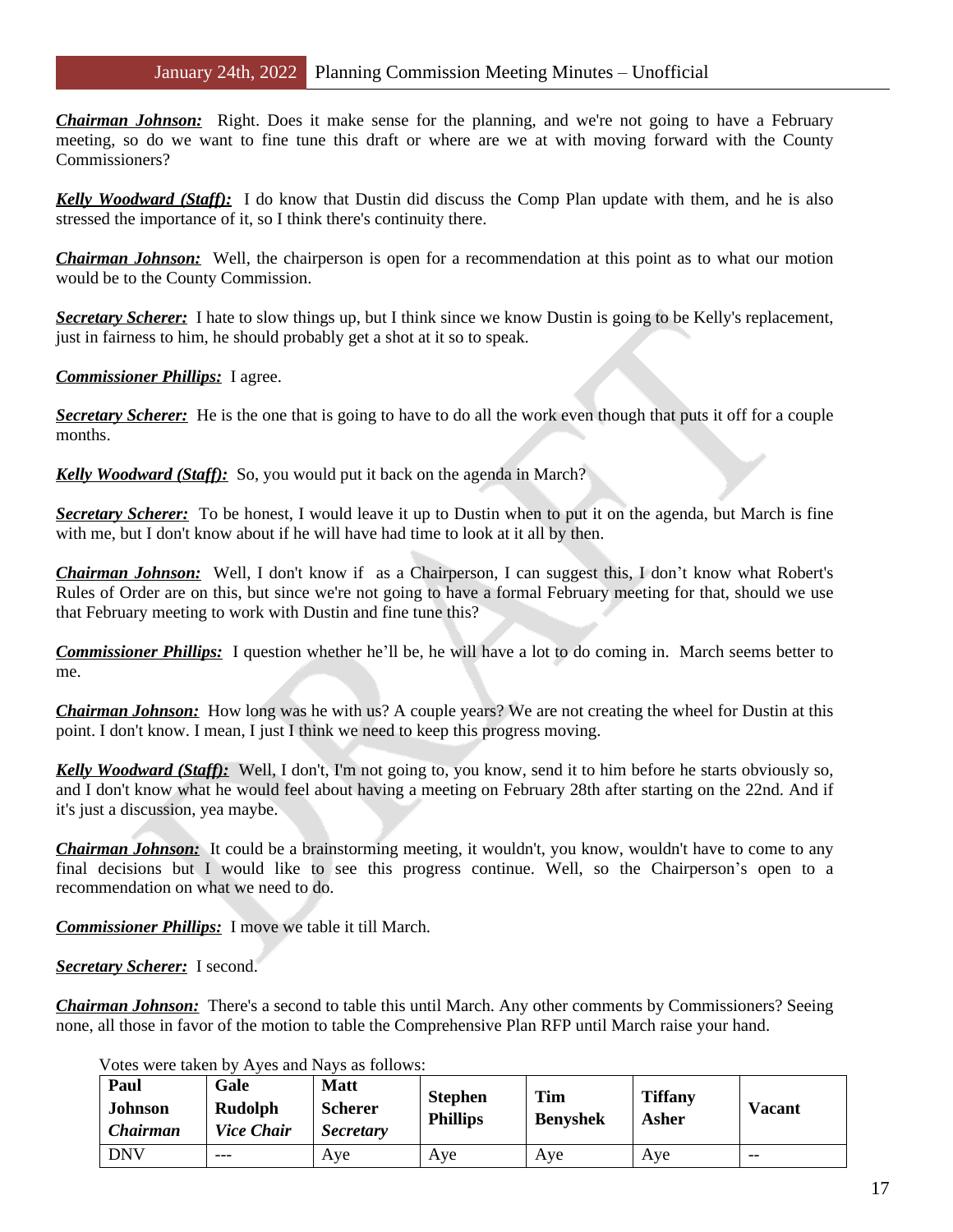#### Motion passed 4-0

#### **Item 8. New Business:**

*Chairman Johnson:* Is there anything in new business that's not listed on this agenda Kelly? I know we have a deferral on the bylaws amendment. So, I'm skipping that. Are there any other comments you have?

**--------------------------------------------------------------------------------------------------------------------------------------------------**

*Kelly Woodward (Staff):* Well, let's see. Last month's cases, they followed all your recommendations, they did deny the Lash Ivory Tower Estates subdivision. They did receive public comment, there was a valid protest petition on that as well. So, it would have taken all of them to overturn your decision. And they approved all the rest of them for your recommendation. You may be seeing a revised development plan for the McPherson construction demolition landfill that maybe some of you were here for. Evergy wants to do a lay down yard on that site as well, which is a temporary basically construction yard for them to have their transmission equipment and everything they need to work on those power lines for a couple years.

*Kelly Woodward (Staff):* And then Washington Estates subdivision has submitted their road plans for us to take a look at, and they said once they get the review comments, the first review comments, they'll submit their final plat for approval. So that will also be coming down the line. Erin, can you think of anything else? Ag Lot Splits have slowed down a little bit at the moment, so that's good. We are still getting inquiries.

*Chairman Johnson:* Okay, well, any other items for the good of the Planning Commission tonight?

*Secretary Scherer:* I'd like to ask Kelly a quick question. My memory is terrible Kelly, but what, could you summarize TA2021-01 in two sentences because I don't remember it at all.

*Kelly Woodward (Staff):* Whenever they were, the Board of County Commissioners were discussing whether or not we require proof of water for Ag Lot Split applications, and it was decided that we don't, the County Attorney recommended that we look at requiring the information at time of building permit. Well, we don't actually do that at time of building permit.

*Secretary Scherer:* Okay. I remember now. Thank you.

*Chairman Johnson:* Any other items for the good of the Planning Commission tonight?

*Kelly Woodward (Staff)*: Other than to say I've enjoyed working with all of you. I think you're a great team. I look forward to seeing what you come up with for the Comprehensive Plan. I'll probably be at some of your sessions, public input sessions.

*Chairman Johnson:* We'll try and drag you in Kelly if we can. So, do I have a motion for adjournment?

*Commissioner Benyshek moved to adjourn the meeting. Secretary Scherer seconded. All said aye.*

## **Item 9. Adjournment – 8:40 PM**

Minutes taken by:

Erin George

Approved:

Date

Chairman:

Paul Johnson